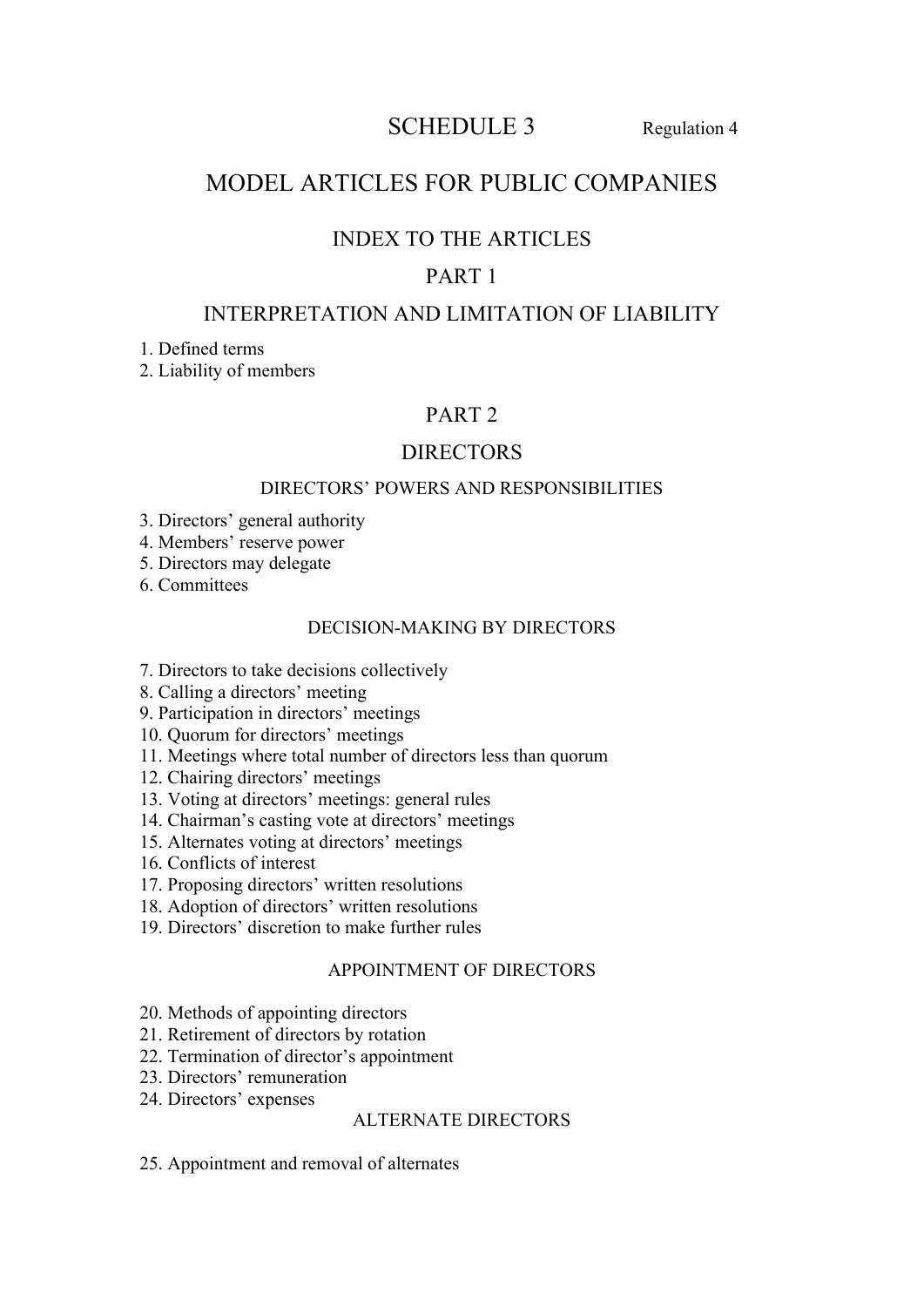#### 26. Rights and responsibilities of alternate directors

27. Termination of alternate directorship

# PART 3

## DECISION-MAKING BY MEMBERS

#### ORGANISATION OF GENERAL MEETINGS

28. Members can call general meeting if not enough directors

- 29. Attendance and speaking at general meetings
- 30. Quorum for general meetings
- 31. Chairing general meetings
- 32. Attendance and speaking by directors and non-members
- 33. Adjournment

### VOTING AT GENERAL MEETINGS

- 34. Voting: general
- 35. Errors and disputes
- 36. Demanding a poll
- 37. Procedure on a poll
- 38. Content of proxy notices
- 39. Delivery of proxy notices
- 40. Amendments to resolutions

#### RESTRICTIONS ON MEMBERS' RIGHTS

41. No voting of shares on which money owed to company

## APPLICATION OF RULES TO CLASS MEETINGS

42. Class meetings

# PART 4

## SHARES AND DISTRIBUTIONS

#### ISSUE OF SHARES

43. Powers to issue different classes of share

44. Payment of commissions on subscription for shares

## INTERESTS IN SHARES

45. Company not bound by less than absolute interests

#### SHARE CERTIFICATES

- 46. Certificates to be issued except in certain cases
- 47. Contents and execution of share certificates
- 48. Consolidated share certificates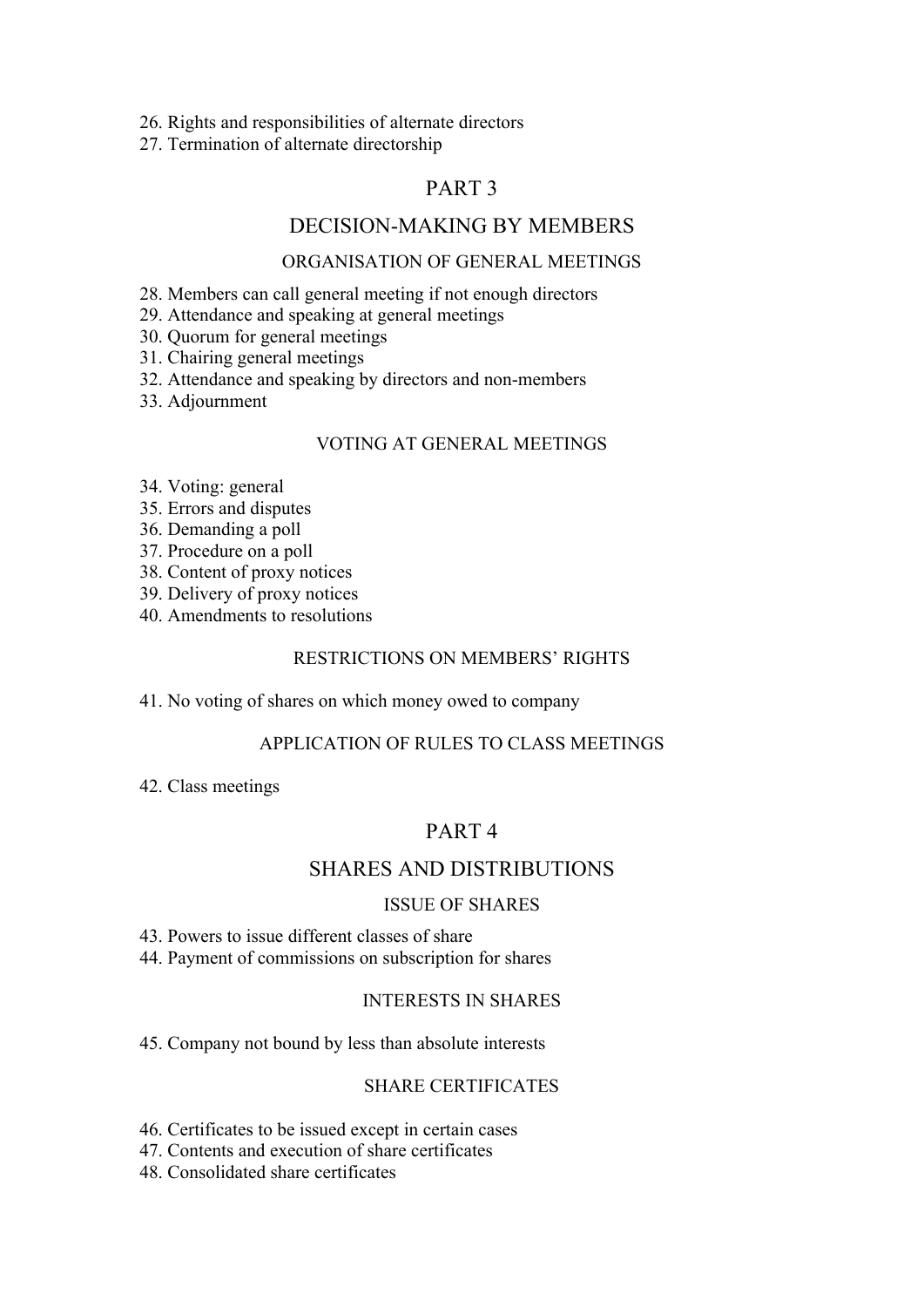#### 49. Replacement share certificates

## SHARES NOT HELD IN CERTIFICATED FORM

#### 50. Uncertificated shares

#### 51. Share warrants

## PARTLY PAID SHARES

- 52. Company's lien over partly paid shares
- 53. Enforcement of the company's lien
- 54. Call notices
- 55. Liability to pay calls
- 56. When call notice need not be issued
- 57. Failure to comply with call notice: automatic consequences
- 58. Notice of intended forfeiture
- 59. Directors' power to forfeit shares
- 60. Effect of forfeiture
- 61. Procedure following forfeiture
- 62. Surrender of shares

## TRANSFER AND TRANSMISSION OF SHARES

- 63. Transfers of certificated shares
- 64. Transfer of uncertificated shares
- 65. Transmission of shares
- 66. Transmittees' rights
- 67. Exercise of transmittees' rights
- 68. Transmittees bound by prior notices

## CONSOLIDATION OF SHARES

69. Procedure for disposing of fractions of shares

## DISTRIBUTIONS

- 70. Procedure for declaring dividends
- 71. Calculation of dividends
- 72. Payment of dividends and other distributions
- 73. Deductions from distributions in respect of sums owed to the company
- 74. No interest on distributions
- 75. Unclaimed distributions
- 76. Non-cash distributions
- 77. Waiver of distributions

## CAPITALISATION OF PROFITS

#### 78. Authority to capitalise and appropriation of capitalised sums

# PART 5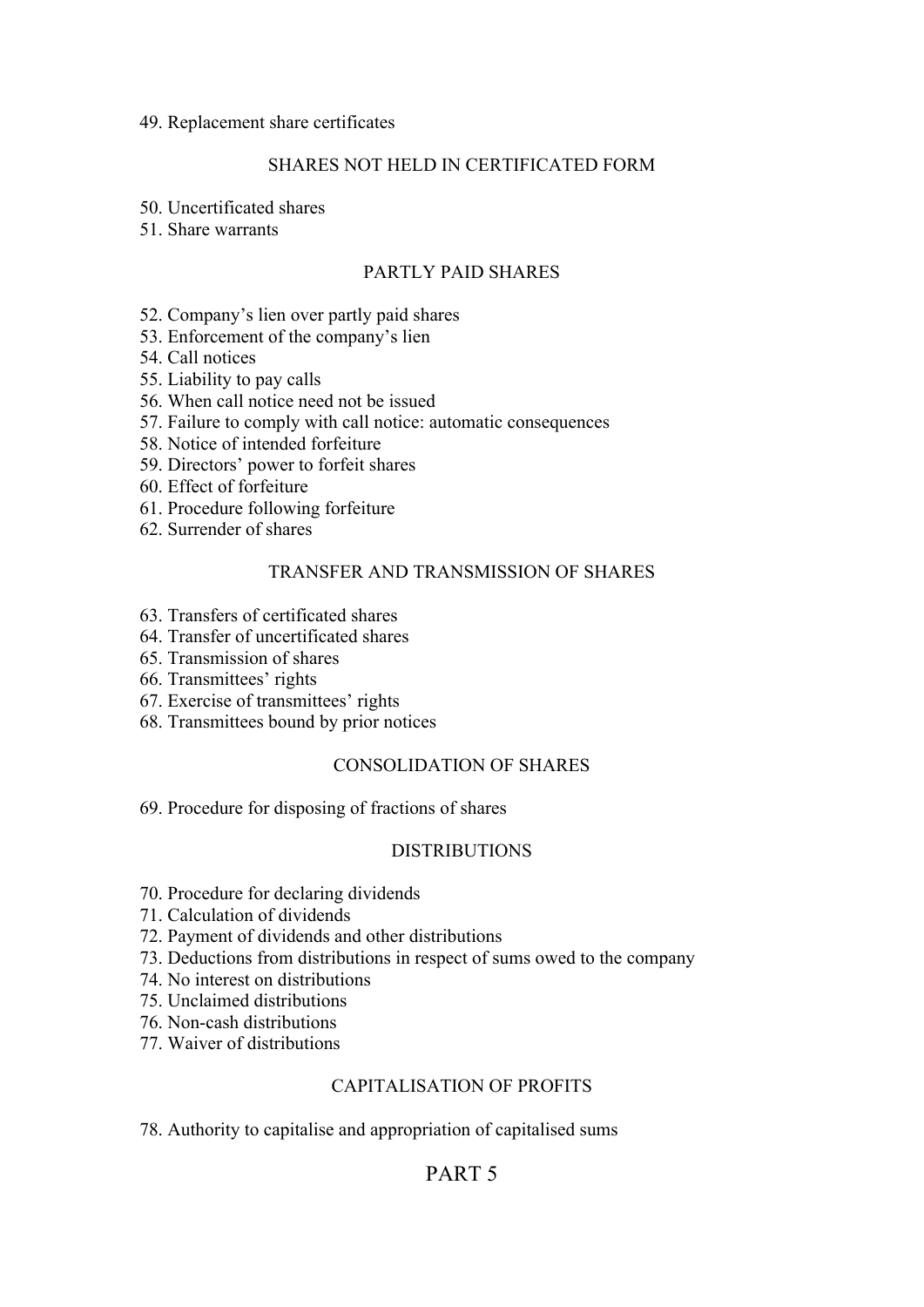# MISCELLANEOUS PROVISIONS

### COMMUNICATIONS

#### 79. Means of communication to be used

80. Failure to notify contact details

#### ADMINISTRATIVE ARRANGEMENTS

- 81. Company seals
- 82. Destruction of documents
- 83. No right to inspect accounts and other records
- 84. Provision for employees on cessation of business

#### DIRECTORS' INDEMNITY AND INSURANCE

85. Indemnity

86. Insurance

# PART 1

# INTERPRETATION AND LIMITATION OF LIABILITY

#### **Defined terms**

**1.** In the articles , unless the context requires otherwise—

"alternate" or "alternate director" has the meaning given in article 25;

"appointor" has the meaning given in article 25;

"articles" means the company's articles of association;

"bankruptcy" includes individual insolvency proceedings in a jurisdiction other

than England and Wales or Northern Ireland which have an effect similar to that of bankruptcy;

"call" has the meaning given in article 54;

"call notice" has the meaning given in article 54;

"certificate" means a paper certificate (other than a share warrant) evidencing a person's title to specified shares or other securities;

"certificated" in relation to a share, means that it is not an uncertificated share or a

share in respect of which a share warrant has been issued and is current;

"chairman" has the meaning given in article 12;

"chairman of the meeting" has the meaning given in article 31;

"Companies Acts" means the Companies Acts (as defined in section 2 of the

Companies Act 2006), in so far as they apply to the company;

"company's lien" has the meaning given in article 52;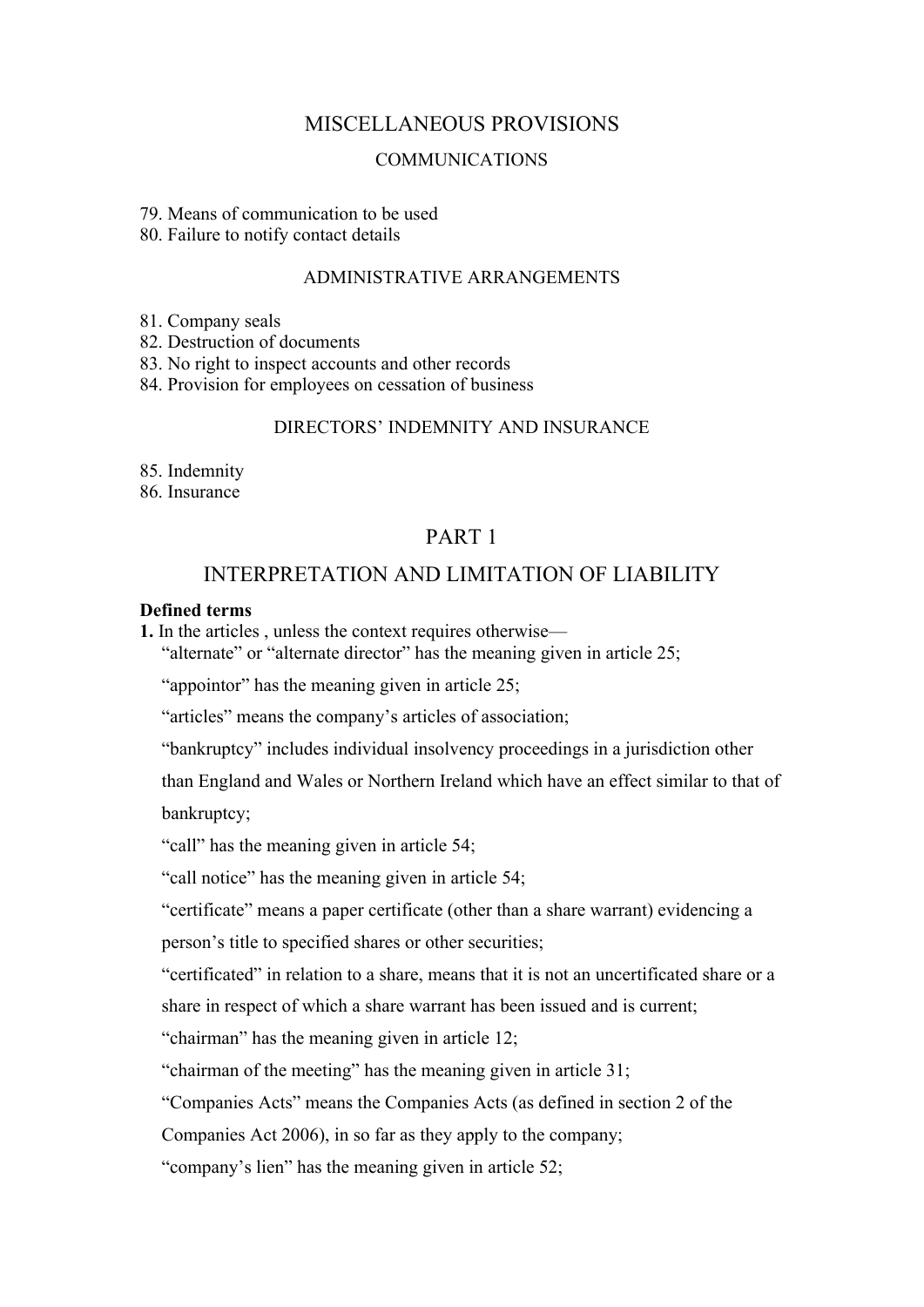"director" means a director of the company, and includes any person occupying the position of director, by whatever name called;

"distribution recipient" has the meaning given in article 72;

"document" includes, unless otherwise specified, any document sent or supplied in electronic form;

"electronic form" has the meaning given in section 1168 of the Companies Act 2006;

"fully paid" in relation to a share, means that the nominal value and any premium to be paid to the company in respect of that share have been paid to the company; "hard copy form" has the meaning given in section 1168 of the Companies Act 2006;

"holder" in relation to shares means the person whose name is entered in the register of members as the holder of the shares, or, in the case of a share in respect of which a share warrant has been issued (and not cancelled), the person in possession of that warrant;

"instrument" means a document in hard copy form;

"lien enforcement notice" has the meaning given in article 53;

"member" has the meaning given in section 112 of the Companies Act 2006;

"ordinary resolution" has the meaning given in section 282 of the Companies Act 2006;

"paid" means paid or credited as paid;

"participate", in relation to a directors' meeting, has the meaning given in article 9; "partly paid" in relation to a share means that part of that share's nominal value or any

premium at which it was issued has not been paid to the company;

"proxy notice" has the meaning given in article 38;

"securities seal" has the meaning given in article 47;

"shares" means shares in the company;

"special resolution" has the meaning given in section 283 of the Companies Act 2006;

"subsidiary" has the meaning given in section 1159 of the Companies Act 2006; "transmittee" means a person entitled to a share by reason of the death or bankruptcy of a shareholder or otherwise by operation of law;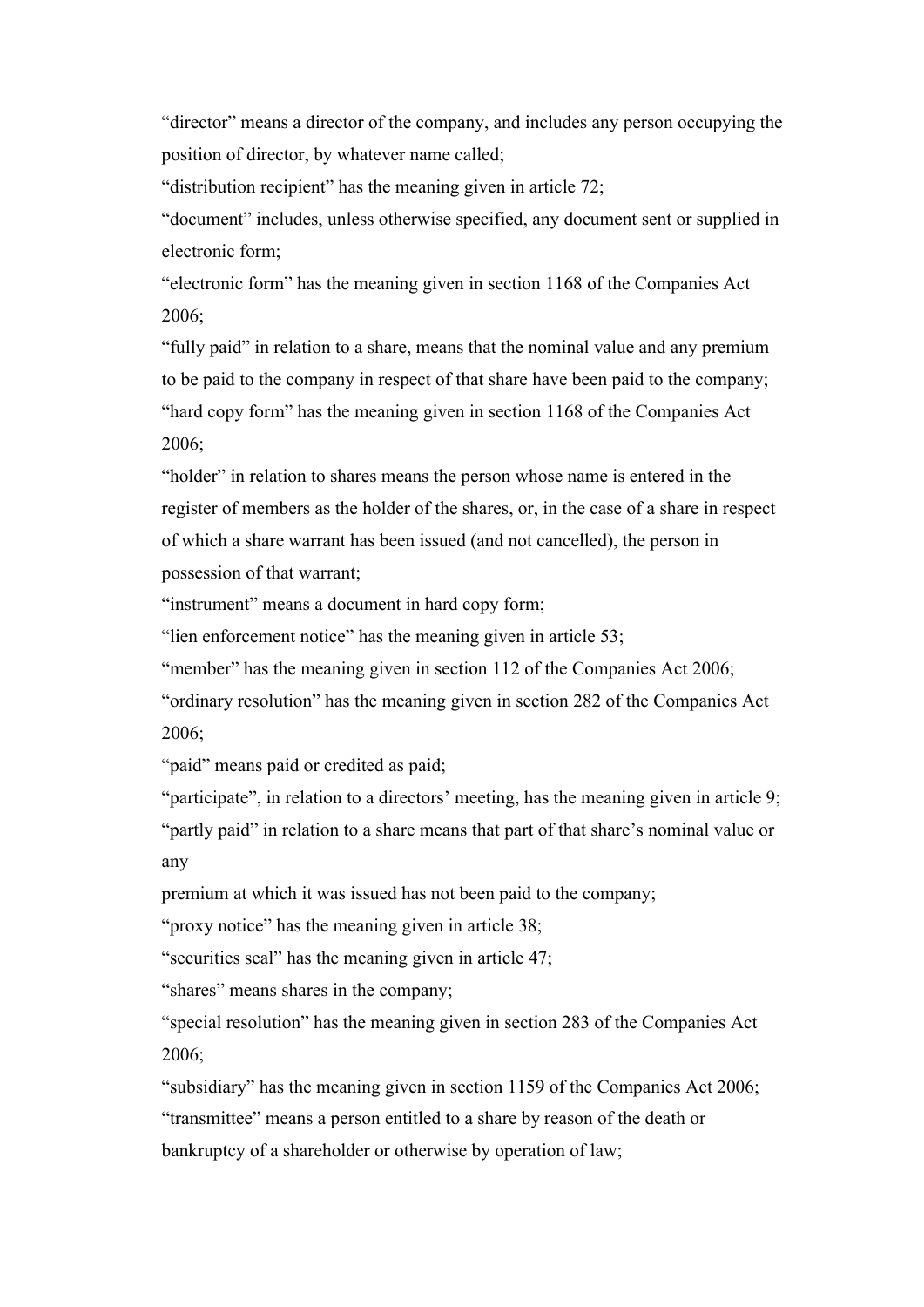"uncertificated" in relation to a share means that, by virtue of legislation (other than section 778 of the Companies Act 2006) permitting title to shares to be evidenced and transferred without a certificatee, title to that share is evidenced and may be transferred without a certificate; and

"writing" means the representation or reproduction of words, symbols or other information in a visible form by any method or combination of methods, whether sent or supplied in electronic form or otherwise.

Unless the context otherwise requires, other words or expressions contained in these articles bear the same meaning as in the Companies Act 2006 as in force on the date when these articles become binding on the company.

### **Liability of members**

**2.** The liability of the members is limited to the amount, if any, unpaid on the shares held by them.

# PART<sub>2</sub>

# DIRECTORS

## DIRECTORS' POWERS AND RESPONSIBILITIES

## **Directors' general authority**

**3.** Subject to the articles, the directors are responsible for the management of the company's business, for which purpose they may exercise all the powers of the company.

#### **Members' reserve power**

**4.**—(1) The members may, by special resolution, direct the directors to take, or refrain from taking, specified action.

(2) No such special resolution invalidates anything which the directors have done before the passing of the resolution.

## **Directors may delegate**

**5.**—(1) Subject to the articles, the directors may delegate any of the powers which are conferred on them under the articles—

- (a) to such person or committee;
- (b) by such means (including by power of attorney);
- (c) to such an extent;
- (d) in relation to such matters or territories; and
- (e) on such terms and conditions;

as they think fit.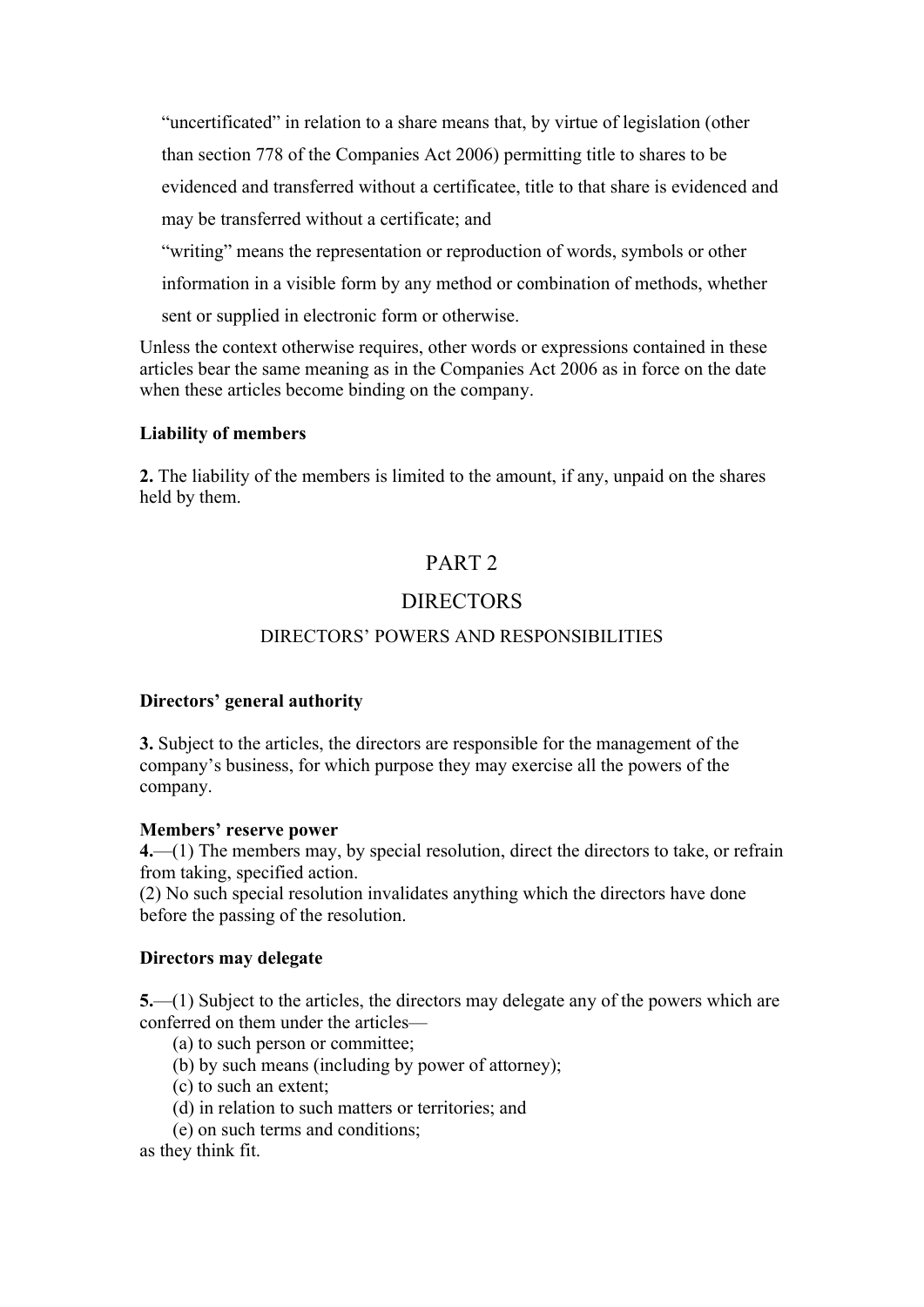(2) If the directors so specify, any such delegation may authorise further delegation of the

directors' powers by any person to whom they are delegated.

(3) The directors may revoke any delegation in whole or part, or alter its terms and conditions.

### **Committees**

**6.**—(1) Committees to which the directors delegate any of their powers must follow procedures which are based as far as they are applicable on those provisions of the articles which govern the taking of decisions by directors.

(2) The directors may make rules of procedure for all or any committees, which prevail over rules derived from the articles if they are not consistent with them.

## DECISION-MAKING BY DIRECTORS

### **Directors to take decisions collectively**

**7.** Decisions of the directors may be taken—

- (a) at a directors' meeting, or
- (b) in the form of a directors' written resolution.

## **Calling a directors' meeting**

**8.**—(1) Any director may call a directors' meeting.

- (2) The company secretary must call a directors' meeting if a director so requests.
- (3) A directors' meeting is called by giving notice of the meeting to the directors.
- (4) Notice of any directors' meeting must indicate—

(a) its proposed date and time;

(b) where it is to take place; and

(c) if it is anticipated that directors participating in the meeting will not be in the same place, how it is proposed that they should communicate with each other during the meeting.

(5) Notice of a directors' meeting must be given to each director, but need not be in writing.

(6) Notice of a directors' meeting need not be given to directors who waive their entitlement to notice of that meeting, by giving notice to that effect to the company not more than 7 days after the date on which the meeting is held. Where such notice is given after the meeting has been held, that does not affect the validity of the meeting, or of any business conducted at it.

## **Participation in directors' meetings**

**9.**—(1) Subject to the articles, directors participate in a directors' meeting, or part of a directors' meeting, when—

(a) the meeting has been called and takes place in accordance with the articles, and

(b) they can each communicate to the others any information or opinions they have on any particular item of the business of the meeting.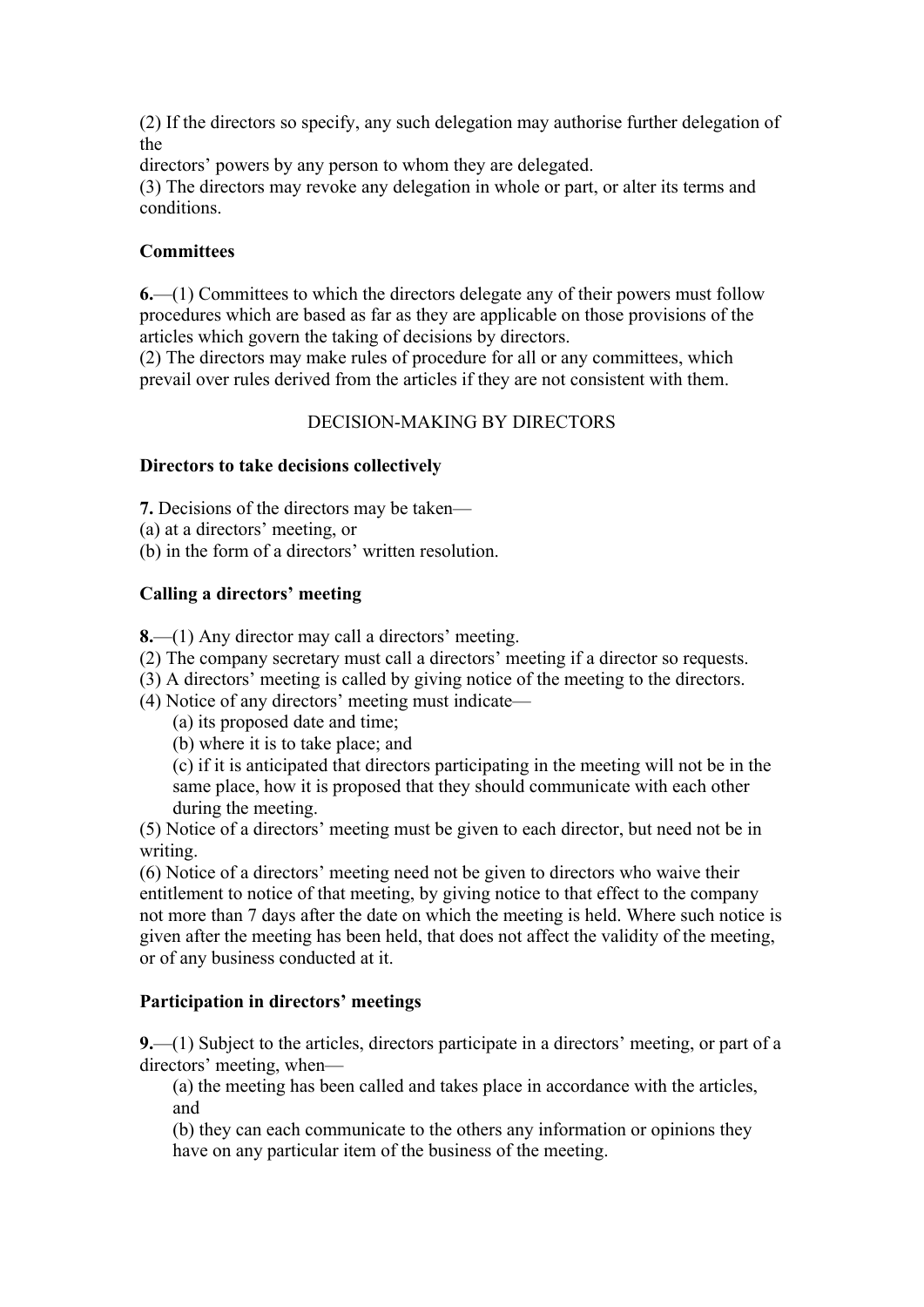(2) In determining whether directors are participating in a directors' meeting, it is irrelevant where any director is or how they communicate with each other. (3) If all the directors participating in a meeting are not in the same place, they may decide that the meeting is to be treated as taking place wherever any of them is.

## **Quorum for directors' meetings**

**10.**—(1) At a directors' meeting, unless a quorum is participating, no proposal is to be voted on, except a proposal to call another meeting.

(2) The quorum for directors' meetings may be fixed from time to time by a decision of the directors, but it must never be less than two, and unless otherwise fixed it is two.

## **Meetings where total number of directors less than quorum**

**11.**—(1) This article applies where the total number of directors for the time being is less than the quorum for directors' meetings.

(2) If there is only one director, that director may appoint sufficient directors to make up a quorum or call a general meeting to do so.

(3) If there is more than one director—

(a) a directors' meeting may take place, if it is called in accordance with the articles and at least two directors participate in it, with a view to appointing sufficient directors to make up a quorum or calling a general meeting to do so, and

(b) if a directors' meeting is called but only one director attends at the appointed date and time to participate in it, that director may appoint sufficient directors to make up a quorum or call a general meeting to do so.

## **Chairing directors' meetings**

**12.**—(1) The directors may appoint a director to chair their meetings.

(2) The person so appointed for the time being is known as the chairman.

(3) The directors may appoint other directors as deputy or assistant chairmen to chair directors' meetings in the chairman's absence.

(4) The directors may terminate the appointment of the chairman, deputy or assistant chairman at any time.

(5) If neither the chairman nor any director appointed generally to chair directors' meetings in the chairman's absence is participating in a meeting within ten minutes of the time at which it was to start, the participating directors must appoint one of themselves to chair it.

# **Voting at directors' meetings: general rules**

**13.**—(1) Subject to the articles, a decision is taken at a directors' meeting by a majority of the votes of the participating directors.

(2) Subject to the articles, each director participating in a directors' meeting has one vote.

(3) Subject to the articles, if a director has an interest in an actual or proposed transaction or arrangement with the company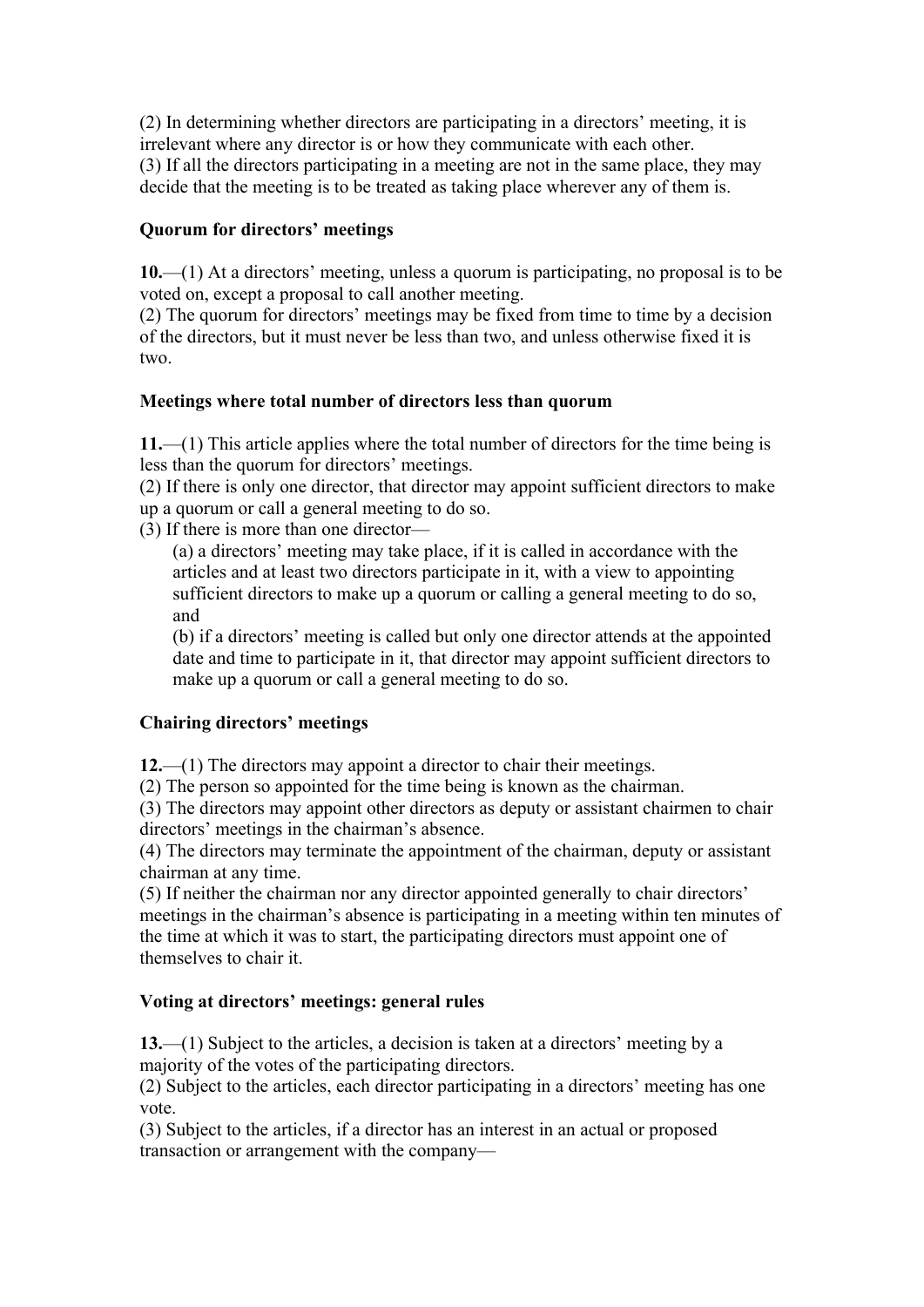(a) that director and that director's alternate may not vote on any proposal relating to it, but

(b) this does not preclude the alternate from voting in relation to that transaction or

arrangement on behalf of another appointor who does not have such an interest.

## **Chairman's casting vote at directors' meetings**

**14.**—(1) If the numbers of votes for and against a proposal are equal, the chairman or other director chairing the meeting has a casting vote.

(2) But this does not apply if, in accordance with the articles, the chairman or other director is not to be counted as participating in the decision-making process for quorum or voting purposes.

## **Alternates voting at directors' meetings**

**15.** A director who is also an alternate director has an additional vote on behalf of each

appointor who is—

- (a) not participating in a directors' meeting, and
- (b) would have been entitled to vote if they were participating in it.

# **Conflicts of interest**

**16.**—(1) If a directors' meeting, or part of a directors' meeting, is concerned with an actual or proposed transaction or arrangement with the company in which a director is interested, that director is not to be counted as participating in that meeting, or part of a meeting, for quorum or voting purposes.

(2) But if paragraph (3) applies, a director who is interested in an actual or proposed transaction or arrangement with the company is to be counted as participating in a decision at a directors' meeting, or part of a directors' meeting, relating to it for quorum and voting purposes.

(3) This paragraph applies when—

(a) the company by ordinary resolution disapplies the provision of the articles which would otherwise prevent a director from being counted as participating in, or voting at, a directors' meeting;

(b) the director's interest cannot reasonably be regarded as likely to give rise to a conflict of interest; or

(c) the director's conflict of interest arises from a permitted cause.

(4) For the purposes of this article, the following are permitted causes—

(a) a guarantee given, or to be given, by or to a director in respect of an obligation incurred by or on behalf of the company or any of its subsidiaries;

(b) subscription, or an agreement to subscribe, for shares or other securities of the company or any of its subsidiaries, or to underwrite, sub-underwrite, or guarantee subscription for any such shares or securities; and

(c) arrangements pursuant to which benefits are made available to employees and directors or former employees and directors of the company or any of its

subsidiaries which do not provide special benefits for directors or former directors.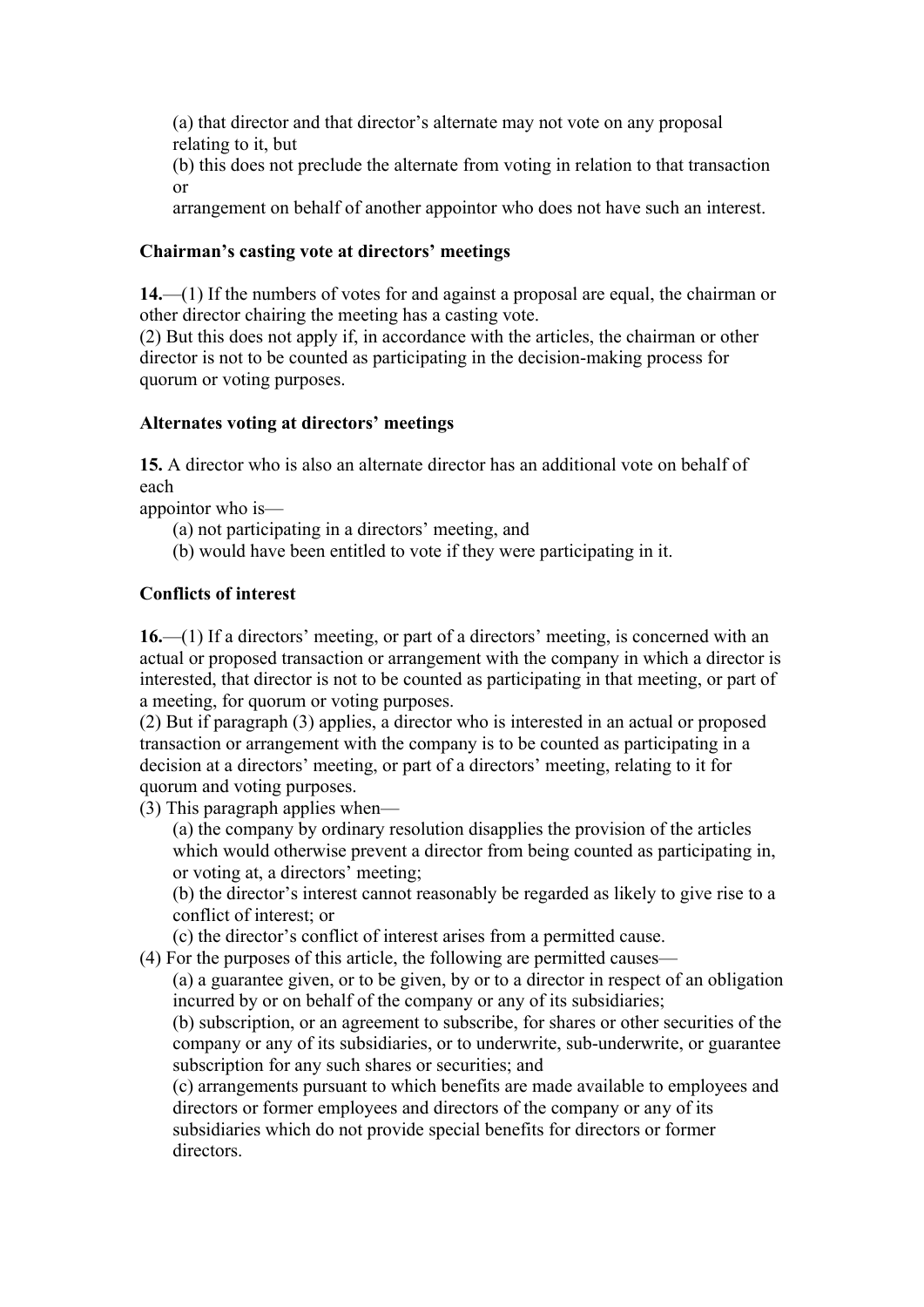(5) Subject to paragraph (6), if a question arises at a meeting of directors or of a committee of directors as to the right of a director to participate in the meeting (or part of the meeting) for voting or quorum purposes, the question may, before the conclusion of the meeting, be referred to the chairman whose ruling in relation to any director other than the chairman is to be final and conclusive.

(6) If any question as to the right to participate in the meeting (or part of the meeting) should arise in respect of the chairman, the question is to be decided by a decision of the directors at that meeting, for which purpose the chairman is not to be counted as participating in the meeting (or that part of the meeting) for voting or quorum purposes.

## **Proposing directors' written resolutions**

**17.**—(1) Any director may propose a directors' written resolution.

(2) The company secretary must propose a directors' written resolution if a director so requests.

(3) A directors' written resolution is proposed by giving notice of the proposed resolution to the directors.

(4) Notice of a proposed directors' written resolution must indicate—

- (a) the proposed resolution, and
- (b) the time by which it is proposed that the directors should adopt it.

(5) Notice of a proposed directors' written resolution must be given in writing to each director.

(6) Any decision which a person giving notice of a proposed directors' written resolution takes regarding the process of adopting that resolution must be taken reasonably in good faith.

## **Adoption of directors' written resolutions**

**18.**—(1) A proposed directors' written resolution is adopted when all the directors who would have been entitled to vote on the resolution at a directors' meeting have signed one or more copies of it, provided that those directors would have formed a quorum at such a meeting.

(2) It is immaterial whether any director signs the resolution before or after the time by which the notice proposed that it should be adopted.

(3) Once a directors' written resolution has been adopted, it must be treated as if it had been a decision taken at a directors' meeting in accordance with the articles. (4) The company secretary must ensure that the company keeps a record, in writing,

of all

directors' written resolutions for at least ten years from the date of their adoption.

## **Directors' discretion to make further rules**

**19.** Subject to the articles, the directors may make any rule which they think fit about how they take decisions, and about how such rules are to be recorded or communicated to directors.

# APPOINTMENT OF DIRECTORS

# **Methods of appointing directors**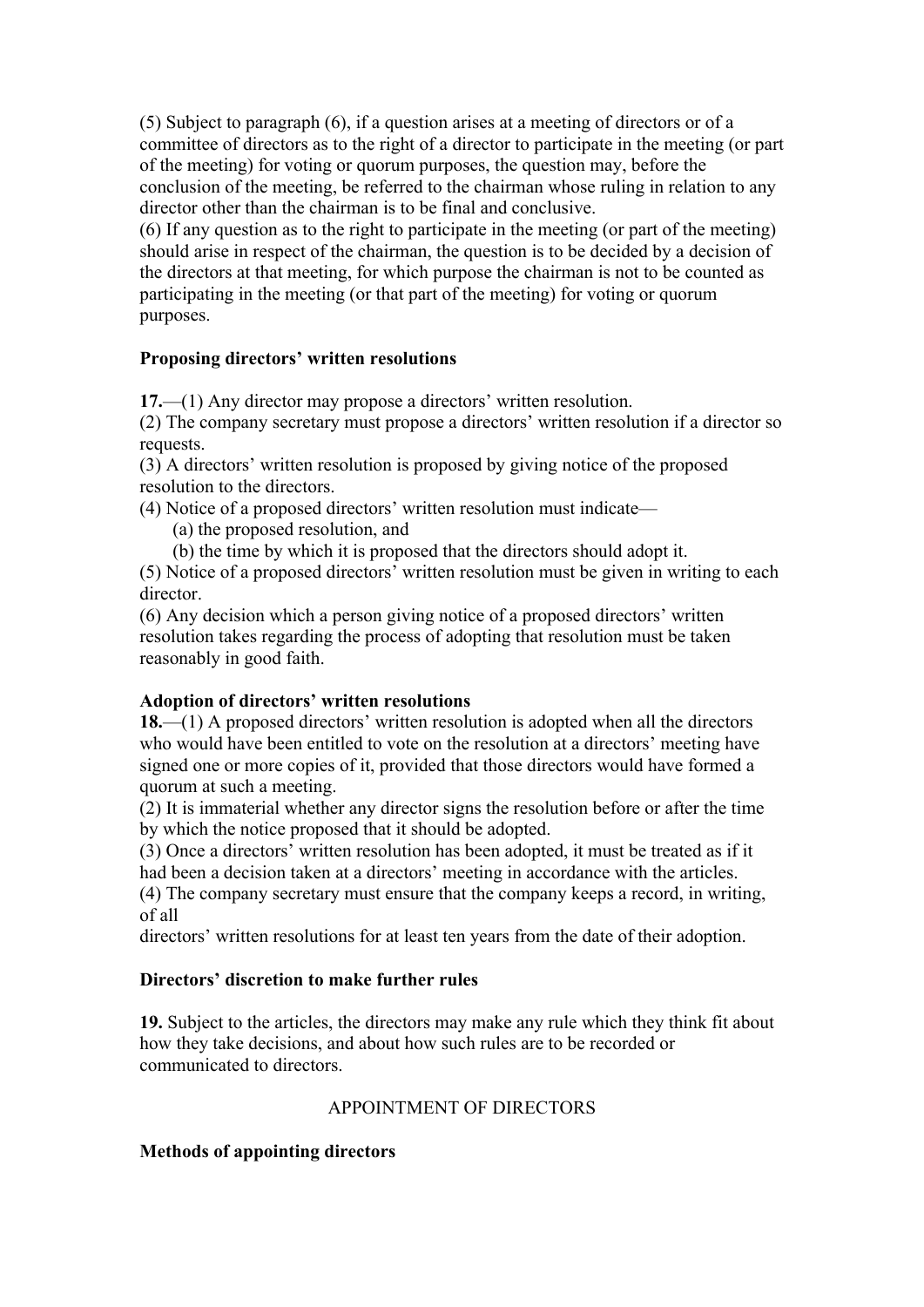**20.** Any person who is willing to act as a director, and is permitted by law to do so, may be appointed to be a director—

- (a) by ordinary resolution, or
- (b) by a decision of the directors.

### **Retirement of directors by rotation**

**21.**—(1) At the first annual general meeting all the directors must retire from office. (2) At every subsequent annual general meeting any directors—

(a) who have been appointed by the directors since the last annual general meeting, or

(b) who were not appointed or reappointed at one of the preceding two annual general meetings, must retire from office and may offer themselves for reappointment by the members.

### **Termination of director's appointment**

**22.** A person ceases to be a director as soon as—

(a) that person ceases to be a director by virtue of any provision of the Companies Act 2006 or is prohibited from being a director by law;

(b) a bankruptcy order is made against that person;

(c) a composition is made with that person's creditors generally in satisfaction of that

person's debts;

(d) a registered medical practitioner who is treating that person gives a written opinion to the company stating that that person has become physically or mentally incapable of acting as a director and may remain so for more than three months;

*(e) [paragraph omitted pursuant to The Mental Health (Discrimination) Act 2013]*

(f) notification is received by the company from the director that the director is resigning from office as director, and such resignation has taken effect in accordance with its terms.

## **Directors' remuneration**

**23.**—(1) Directors may undertake any services for the company that the directors decide.

(2) Directors are entitled to such remuneration as the directors determine—

(a) for their services to the company as directors, and

(b) for any other service which they undertake for the company.

(3) Subject to the articles, a director's remuneration may—

(a) take any form, and

(b) include any arrangements in connection with the payment of a pension,

allowance or gratuity, or any death, sickness or disability benefits, to or in respect of that director.

(4) Unless the directors decide otherwise, directors' remuneration accrues from day to day.

(5) Unless the directors decide otherwise, directors are not accountable to the company for any remuneration which they receive as directors or other officers or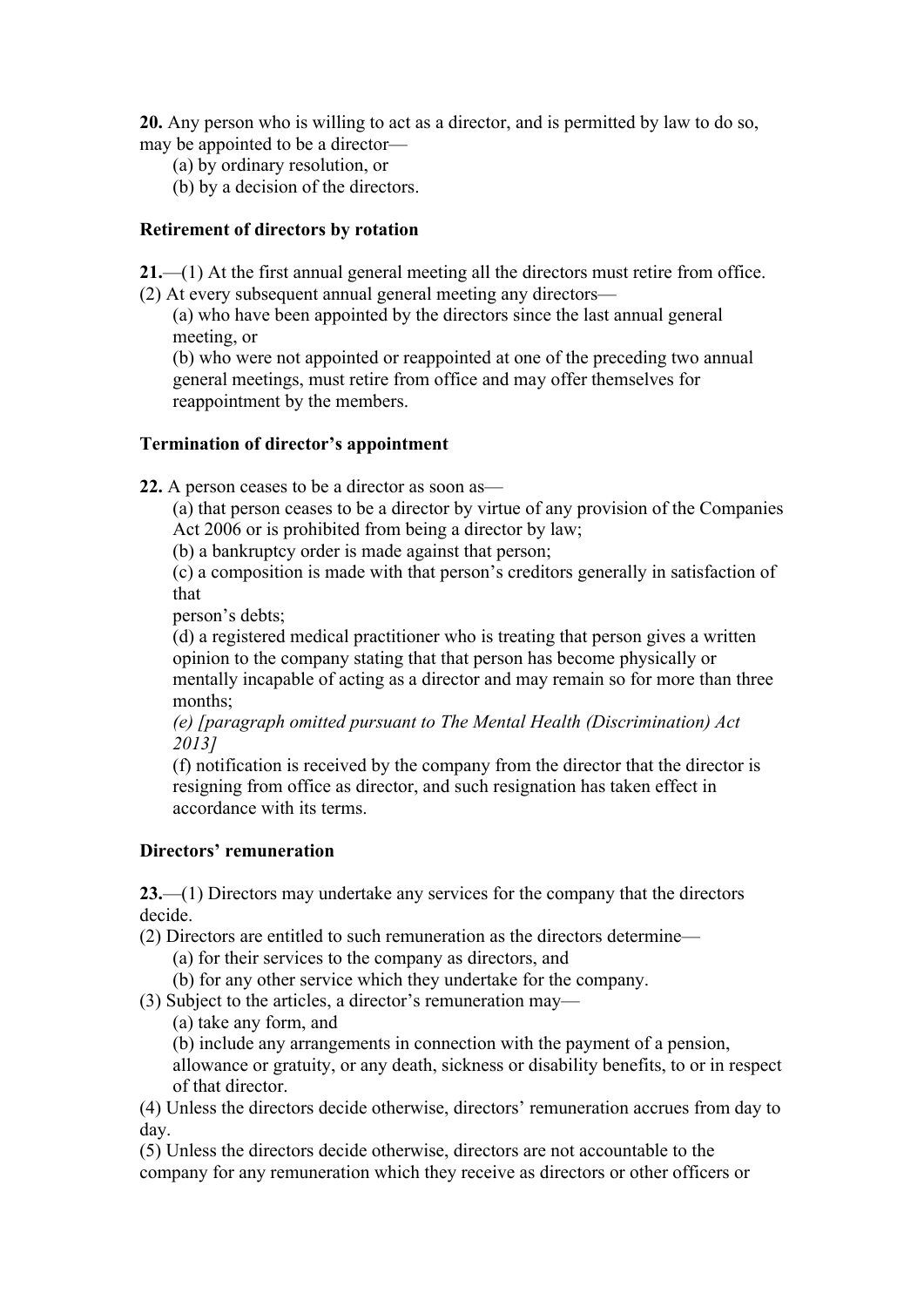employees of the company's subsidiaries or of any other body corporate in which the company is interested.

## **Directors' expenses**

**24.** The company may pay any reasonable expenses which the directors properly incur in

connection with their attendance at—

(a) meetings of directors or committees of directors,

(b) general meetings, or

(c) separate meetings of the holders of any class of shares or of debentures of the company, or otherwise in connection with the exercise of their powers and the discharge of their responsibilities in relation to the company.

# ALTERNATE DIRECTORS

## **Appointment and removal of alternates**

**25.**—(1) Any director (the "appointor") may appoint as an alternate any other director, or any other person approved by resolution of the directors, to—

(a) exercise that director's powers, and

(b) carry out that director's responsibilities,

in relation to the taking of decisions by the directors in the absence of the alternate's appointor.

(2) Any appointment or removal of an alternate must be effected by notice in writing to the company signed by the appointor, or in any other manner approved by the directors.

(3) The notice must—

(a) identify the proposed alternate, and

(b) in the case of a notice of appointment, contain a statement signed by the proposed

alternate that the proposed alternate is willing to act as the alternate of the director giving the notice.

## **Rights and responsibilities of alternate directors**

**26.**—(1) An alternate director has the same rights, in relation to any directors' meeting or

directors' written resolution, as the alternate's appointor.

(2) Except as the articles specify otherwise, alternate directors—

(a) are deemed for all purposes to be directors;

(b) are liable for their own acts and omissions;

(c) are subject to the same restrictions as their appointors; and

(d) are not deemed to be agents of or for their appointors.

(3) A person who is an alternate director but not a director—

(a) may be counted as participating for the purposes of determining whether a quorum is participating (but only if that person's appointor is not participating), and

(b) may sign a written resolution (but only if it is not signed or to be signed by that person's appointor).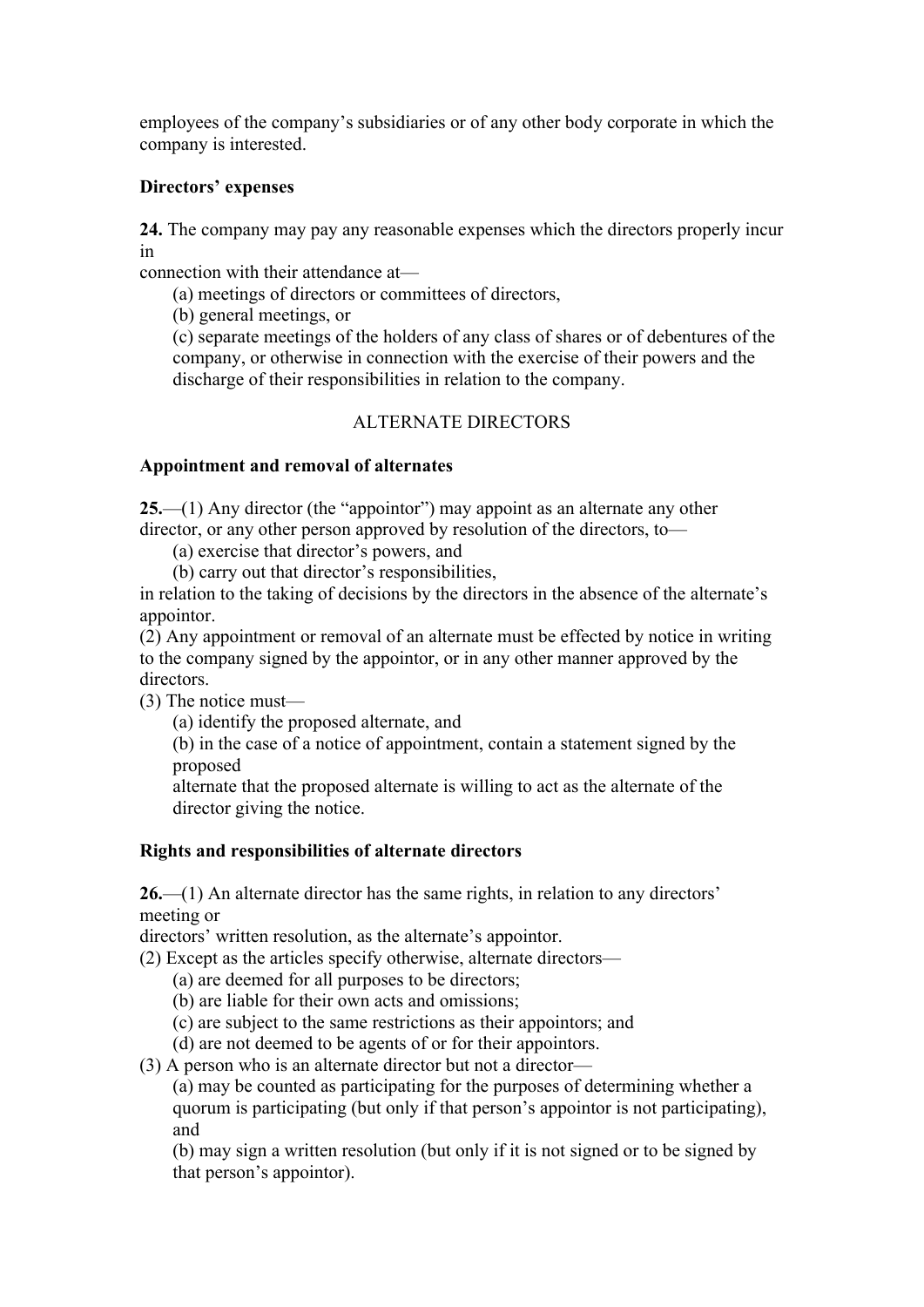No alternate may be counted as more than one director for such purposes.

(4) An alternate director is not entitled to receive any remuneration from the company for

serving as an alternate director except such part of the alternate's appointor's remuneration as the appointor may direct by notice in writing made to the company.

#### **Termination of alternate directorship**

**27.** An alternate director's appointment as an alternate terminates—

(a) when the alternate's appointor revokes the appointment by notice to the company in writing specifying when it is to terminate;

(b) on the occurrence in relation to the alternate of any event which, if it occurred in relation to the alternate's appointor, would result in the termination of the appointor's appointment as a director;

(c) on the death of the alternate's appointor; or

(d) when the alternate's appointor's appointment as a director terminates, except that an alternate's appointment as an alternate does not terminate when the appointor retires by rotation at a general meeting and is then re-appointed as a director at the same general meeting.

# PART 3

# DECISION-MAKING BY MEMBERS

## ORGANISATION OF GENERAL MEETINGS

#### **Members can call general meeting if not enough directors**

**28.** If—

(a) the company has fewer than two directors, and

(b) the director (if any) is unable or unwilling to appoint sufficient directors to make up a

quorum or to call a general meeting to do so,

then two or more members may call a general meeting (or instruct the company secretary to do so) for the purpose of appointing one or more directors.

#### **Attendance and speaking at general meetings**

**29.**—(1) A person is able to exercise the right to speak at a general meeting when that person is in a position to communicate to all those attending the meeting, during the meeting, any information or opinions which that person has on the business of the meeting.

(2) A person is able to exercise the right to vote at a general meeting when—

(a) that person is able to vote, during the meeting, on resolutions put to the vote at the meeting, and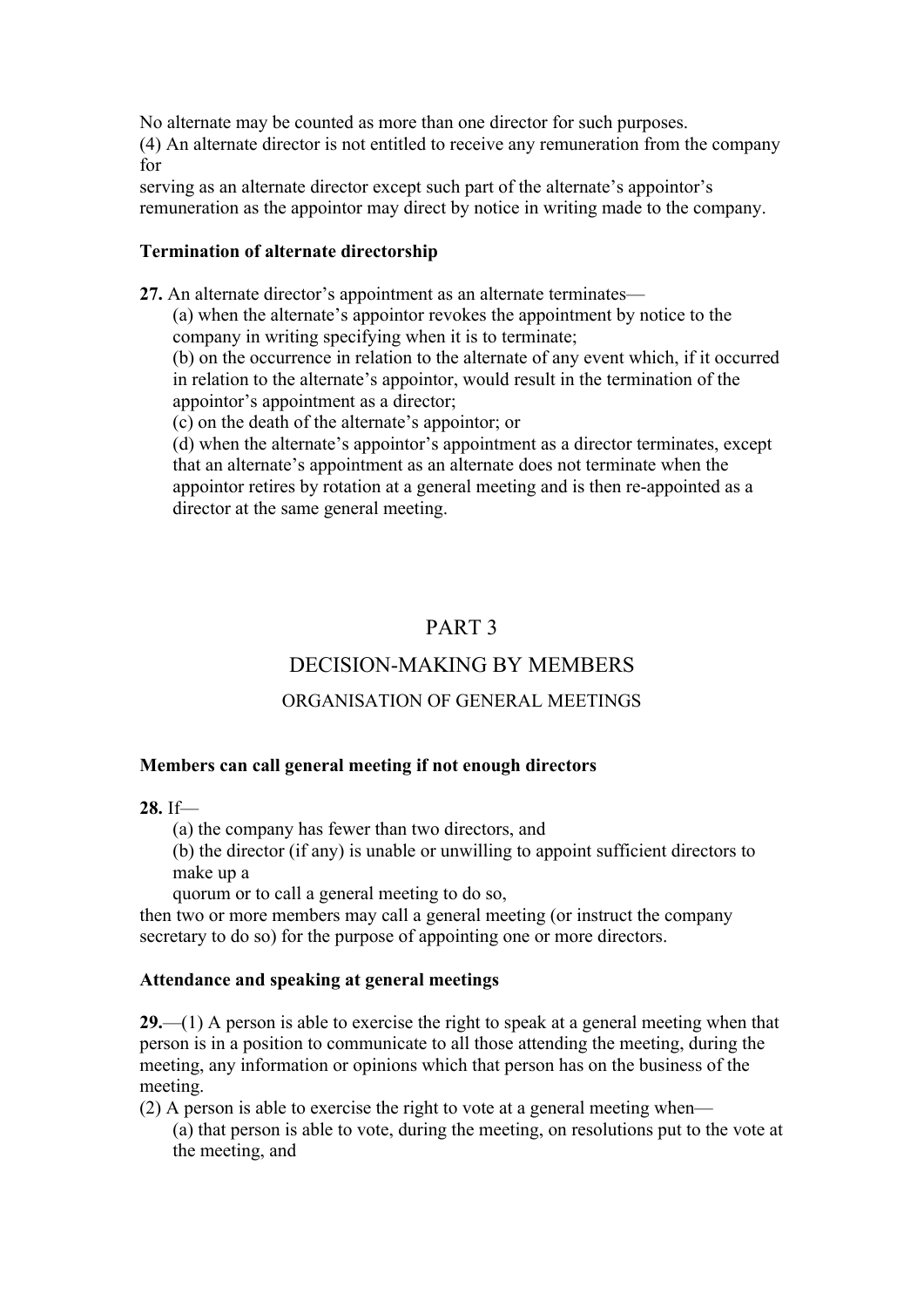(b) that person's vote can be taken into account in determining whether or not such

resolutions are passed at the same time as the votes of all the other persons attending the meeting.

(3) The directors may make whatever arrangements they consider appropriate to enable those attending a general meeting to exercise their rights to speak or vote at it. (4) In determining attendance at a general meeting, it is immaterial whether any two or more members attending it are in the same place as each other.

(5) Two or more persons who are not in the same place as each other attend a general meeting if their circumstances are such that if they have (or were to have) rights to speak and vote at that meeting, they are (or would be) able to exercise them.

## **Quorum for general meetings**

**30.** No business other than the appointment of the chairman of the meeting is to be transacted at a general meeting if the persons attending it do not constitute a quorum.

### **Chairing general meetings**

**31.**—(1) If the directors have appointed a chairman, the chairman shall chair general meetings if present and willing to do so.

(2) If the directors have not appointed a chairman, or if the chairman is unwilling to chair the meeting or is not present within ten minutes of the time at which a meeting was due to start—

(a) the directors present, or

(b) (if no directors are present), the meeting,

must appoint a director or member to chair the meeting, and the appointment of the chairman of the meeting must be the first business of the meeting.

(3) The person chairing a meeting in accordance with this article is referred to as "the chairman of the meeting".

## **Attendance and speaking by directors and non-members**

**32.**—(1) Directors may attend and speak at general meetings, whether or not they are members.

(2) The chairman of the meeting may permit other persons who are not—

(a) members of the company, or

(b) otherwise entitled to exercise the rights of members in relation to general meetings,

to attend and speak at a general meeting.

## **Adjournment**

**33.**—(1) If the persons attending a general meeting within half an hour of the time at which the meeting was due to start do not constitute a quorum, or if during a meeting a quorum ceases to be present, the chairman of the meeting must adjourn it.

(2) The chairman of the meeting may adjourn a general meeting at which a quorum is present if—

(a) the meeting consents to an adjournment, or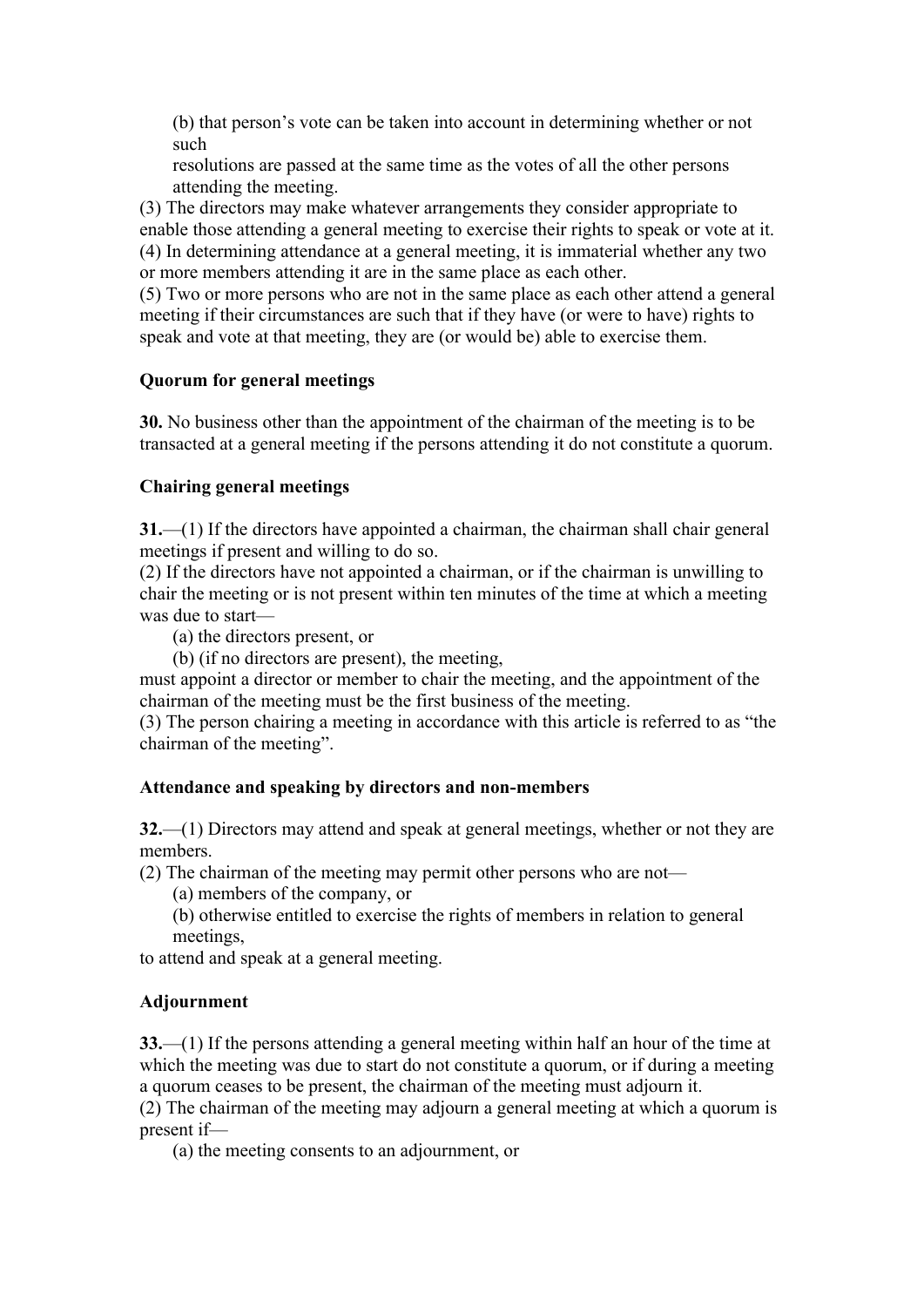(b) it appears to the chairman of the meeting that an adjournment is necessary to protect the safety of any person attending the meeting or ensure that the business of the meeting is conducted in an orderly manner.

(3) The chairman of the meeting must adjourn a general meeting if directed to do so by the meeting.

(4) When adjourning a general meeting, the chairman of the meeting must— (a) either specify the time and place to which it is adjourned or state that it is to continue at a time and place to be fixed by the directors, and (b) have regard to any directions as to the time and place of any adjournment

which have been given by the meeting.

(5) If the continuation of an adjourned meeting is to take place more than 14 days after it was adjourned, the company must give at least 7 clear days' notice of it (that is, excluding the day of the adjourned meeting and the day on which the notice is given)—

(a) to the same persons to whom notice of the company's general meetings is required to be given, and

(b) containing the same information which such notice is required to contain. (6) No business may be transacted at an adjourned general meeting which could not properly have been transacted at the meeting if the adjournment had not taken place.

## VOTING AT GENERAL MEETINGS

## **Voting: general**

**34.** A resolution put to the vote of a general meeting must be decided on a show of hands unless a poll is duly demanded in accordance with the articles.

## **Errors and disputes**

**35.**—(1) No objection may be raised to the qualification of any person voting at a general

meeting except at the meeting or adjourned meeting at which the vote objected to is tendered, and every vote not disallowed at the meeting is valid.

(2) Any such objection must be referred to the chairman of the meeting whose decision is final.

## **Demanding a poll**

**36.**—(1) A poll on a resolution may be demanded—

(a) in advance of the general meeting where it is to be put to the vote, or

(b) at a general meeting, either before a show of hands on that resolution or immediately after the result of a show of hands on that resolution is declared.

- (2) A poll may be demanded by—
	- (a) the chairman of the meeting;

(b) the directors;

(c) two or more persons having the right to vote on the resolution; or

(d) a person or persons representing not less than one tenth of the total voting rights of all the members having the right to vote on the resolution.

(3) A demand for a poll may be withdrawn if—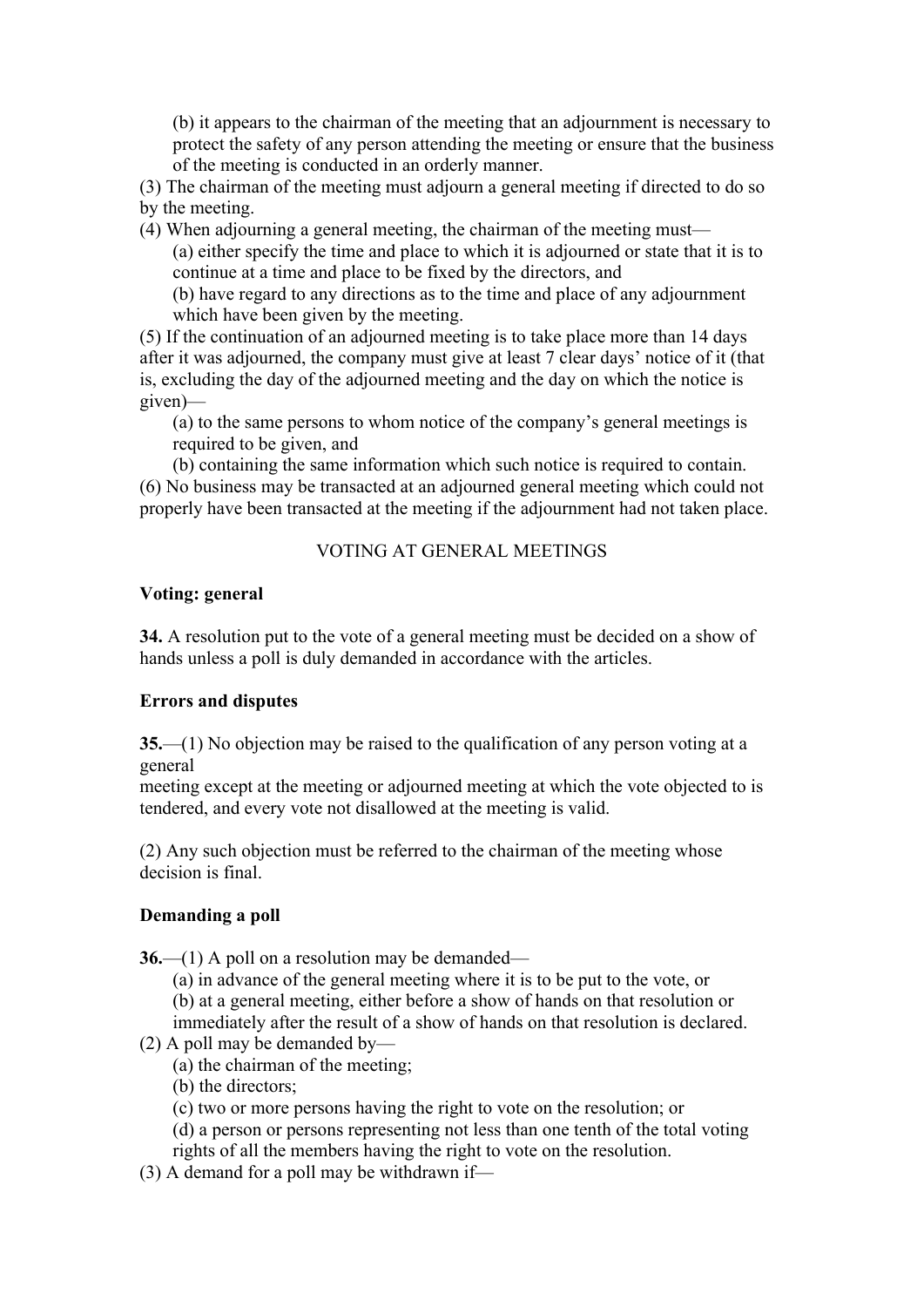(a) the poll has not yet been taken, and

(b) the chairman of the meeting consents to the withdrawal.

#### **Procedure on a poll**

**37.**—(1) Subject to the articles, polls at general meetings must be taken when, where and in such manner as the chairman of the meeting directs.

(2) The chairman of the meeting may appoint scrutineers (who need not be members) and decide how and when the result of the poll is to be declared.

(3) The result of a poll shall be the decision of the meeting in respect of the resolution on which the poll was demanded.

 $(4)$  A poll on—

(a) the election of the chairman of the meeting, or

(b) a question of adjournment,

must be taken immediately.

(5) Other polls must be taken within 30 days of their being demanded.

(6) A demand for a poll does not prevent a general meeting from continuing, except as regards the question on which the poll was demanded.

(7) No notice need be given of a poll not taken immediately if the time and place at which it is to be taken are announced at the meeting at which it is demanded.

(8) In any other case, at least 7 days' notice must be given specifying the time and place at which the poll is to be taken.

### **Content of proxy notices**

**38.**—(1) Proxies may only validly be appointed by a notice in writing (a "proxy notice")

which—

(a) states the name and address of the member appointing the proxy;

(b) identifies the person appointed to be that member's proxy and the general meeting in relation to which that person is appointed;

(c) is signed by or on behalf of the member appointing the proxy, or is authenticated in suchmanner as the directors may determine; and

(d) is delivered to the company in accordance with the articles and any

instructions contained in the notice of the general meeting to which they relate.

(2) The company may require proxy notices to be delivered in a particular form, and may

specify different forms for different purposes.

(3) Proxy notices may specify how the proxy appointed under them is to vote (or that the proxy is to abstain from voting) on one or more resolutions.

(4) Unless a proxy notice indicates otherwise, it must be treated as—

(a) allowing the person appointed under it as a proxy discretion as to how to vote on any

ancillary or procedural resolutions put to the meeting, and

(b) appointing that person as a proxy in relation to any adjournment of the general meeting to which it relates as well as the meeting itself.

## **Delivery of proxy notices**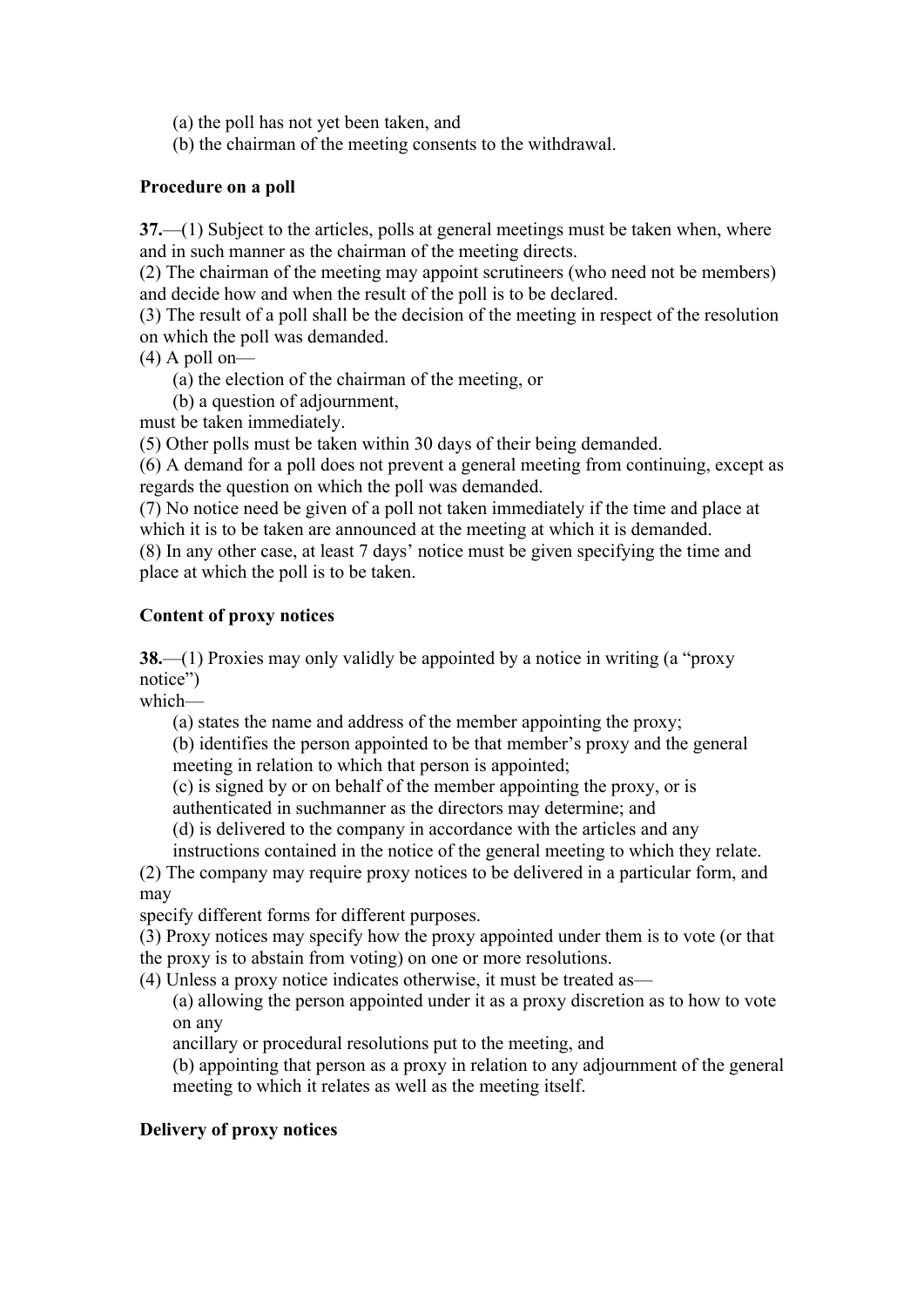**39.**—(1) Any notice of a general meeting must specify the address or addresses ("proxy

notification address") at which the company or its agents will receive proxy notices relating to that meeting, or any adjournment of it, delivered in hard copy or electronic form.

(2) A person who is entitled to attend, speak or vote (either on a show of hands or on a poll) at a general meeting remains so entitled in respect of that meeting or any adjournment of it, even though a valid proxy notice has been delivered to the company by or on behalf of that person.

(3) Subject to paragraphs (4) and (5), a proxy notice must be delivered to a proxy notification address not less than 48 hours before the general meeting or adjourned meeting to which it relates.

(4) In the case of a poll taken more than 48 hours after it is demanded, the notice must be

delivered to a proxy notification address not less than 24 hours before the time appointed for the taking of the poll.

(5) In the case of a poll not taken during the meeting but taken not more than 48 hours after it was demanded, the proxy notice must be delivered—

(a) in accordance with paragraph (3), or

(b) at the meeting at which the poll was demanded to the chairman, secretary or any director.

(6) An appointment under a proxy notice may be revoked by delivering a notice in writing given by or on behalf of the person by whom or on whose behalf the proxy notice was given to a proxy notification address.

(7) A notice revoking a proxy appointment only takes effect if it is delivered before—

(a) the start of the meeting or adjourned meeting to which it relates, or

(b) (in the case of a poll not taken on the same day as the meeting or adjourned meeting) the time appointed for taking the poll to which it relates.

(8) If a proxy notice is not signed by the person appointing the proxy, it must be accompanied by written evidence of the authority of the person who executed it to execute it on the appointor's behalf.

## **Amendments to resolutions**

**40.**—(1) An ordinary resolution to be proposed at a general meeting may be amended by

ordinary resolution if—

(a) notice of the proposed amendment is given to the company secretary in writing by a person entitled to vote at the general meeting at which it is to be proposed not less than hours before the meeting is to take place (or such later time as the chairman of the meeting may determine), and

(b) the proposed amendment does not, in the reasonable opinion of the chairman of the meeting, materially alter the scope of the resolution.

(2) A special resolution to be proposed at a general meeting may be amended by ordinary

resolution, if—

(a) the chairman of the meeting proposes the amendment at the general meeting at which the resolution is to be proposed, and

(b) the amendment does not go beyond what is necessary to correct a grammatical or other non-substantive error in the resolution.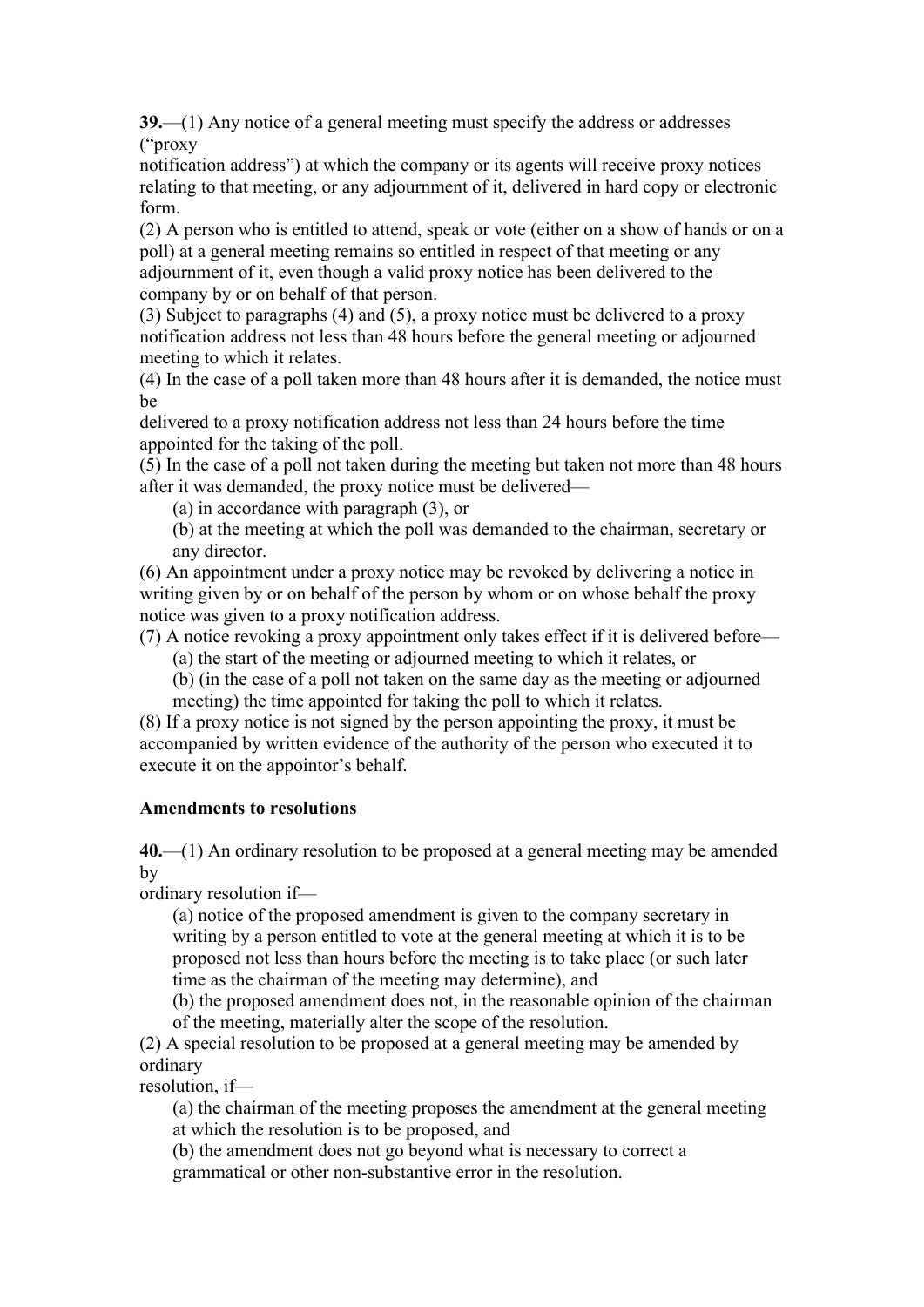(3) If the chairman of the meeting, acting in good faith, wrongly decides that an amendment to a resolution is out of order, the chairman's error does not invalidate the vote on that resolution.

## RESTRICTIONS ON MEMBERS' RIGHTS

#### **No voting of shares on which money owed to company**

**41.** No voting rights attached to a share may be exercised at any general meeting, at any

adjournment of it, or on any poll called at or in relation to it, unless all amounts payable to the company in respect of that share have been paid.

#### APPLICATION OF RULES TO CLASS MEETINGS

#### **Class meetings**

**42.** The provisions of the articles relating to general meetings apply, with any necessary

modifications, to meetings of the holders of any class of shares.

# PART 4

# SHARES AND DISTRIBUTIONS

## ISSUE OF SHARES

#### **Powers to issue different classes of share**

**43.**—(1) Subject to the articles, but without prejudice to the rights attached to any existing share, the company may issue shares with such rights or restrictions as may be determined by ordinary resolution.

(2) The company may issue shares which are to be redeemed, or are liable to be redeemed at the option of the company or the holder, and the directors may determine the terms, conditions and manner of redemption of any such shares.

#### **Payment of commissions on subscription for shares**

**44.**—(1) The company may pay any person a commission in consideration for that person—

(a) subscribing, or agreeing to subscribe, for shares, or

(b) procuring, or agreeing to procure, subscriptions for shares.

(2) Any such commission may be paid—

(a) in cash, or in fully paid or partly paid shares or other securities, or partly in one way and partly in the other, and

(b) in respect of a conditional or an absolute subscription.

## INTERESTS IN SHARES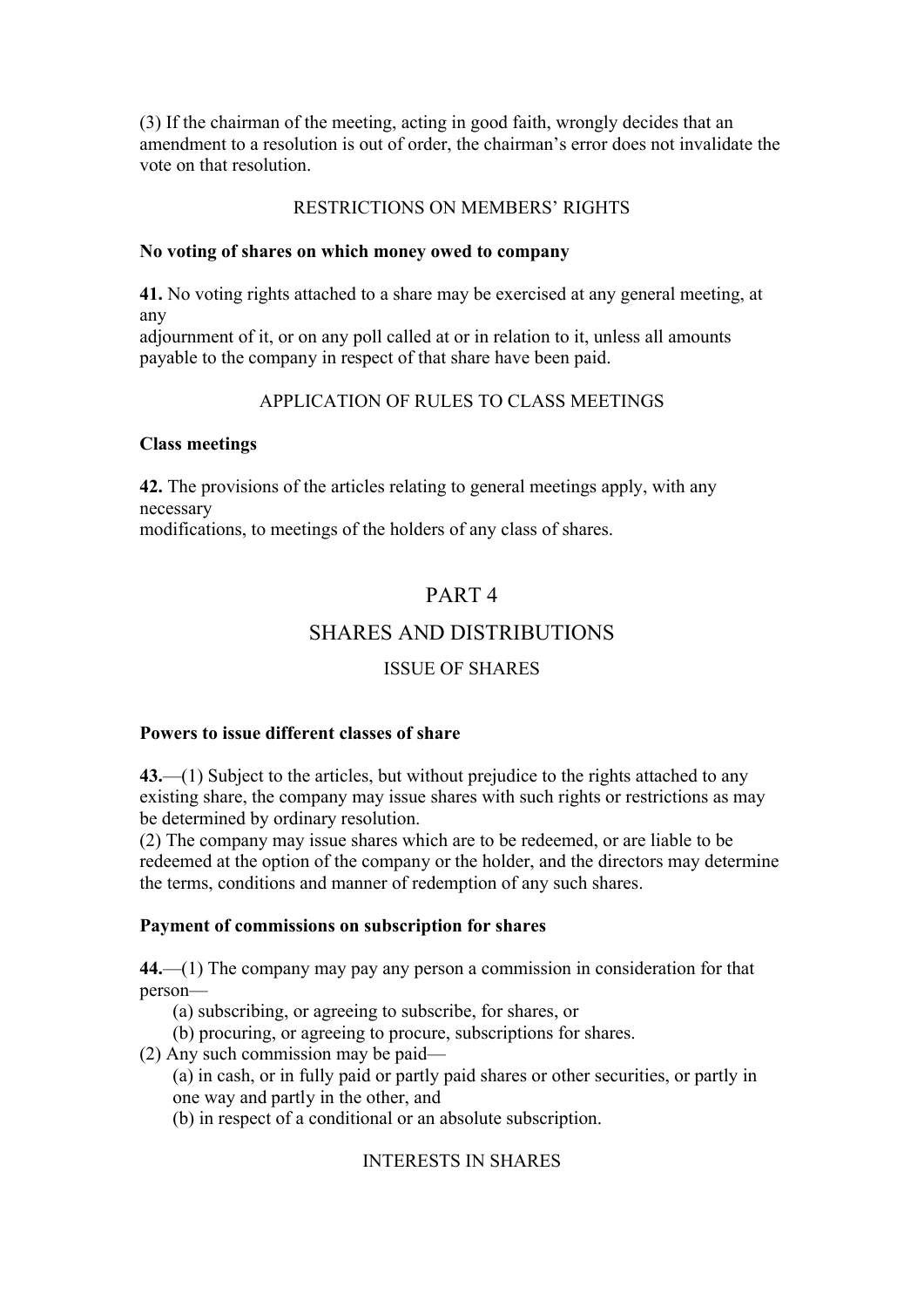### **Company not bound by less than absolute interests**

**45.** Except as required by law, no person is to be recognised by the company as holding any share upon any trust, and except as otherwise required by law or the articles, the company is not in any way to be bound by or recognise any interest in a share other than the holder's absolute ownership of it and all the rights attaching to it.

### SHARE CERTIFICATES

### **Certificates to be issued except in certain cases**

**46.**—(1) The company must issue each member with one or more certificates in respect of the shares which that member holds.

(2) This article does not apply to—

(a) uncertificated shares;

(b) shares in respect of which a share warrant has been issued; or

(c) shares in respect of which the Companies Acts permit the company not to issue a

certificate.

(3) Except as otherwise specified in the articles, all certificates must be issued free of charge.

(4) No certificate may be issued in respect of shares of more than one class.

(5) If more than one person holds a share, only one certificate may be issued in respect of it.

#### **Contents and execution of share certificates**

**47.**—(1) Every certificate must specify—

- (a) in respect of how many shares, of what class, it is issued;
- (b) the nominal value of those shares;

(c) the amount paid up on them; and

(d) any distinguishing numbers assigned to them.

(2) Certificates must—

(a) have affixed to them the company's common seal or an official seal which is a facsimile of the company's common seal with the addition on its face of the word "Securities" (a "securities seal"), or

(b) be otherwise executed in accordance with the Companies Acts.

#### **Consolidated share certificates**

**48.**—(1) When a member's holding of shares of a particular class increases, the company may issue that member with—

(a) a single, consolidated certificate in respect of all the shares of a particular class which that member holds, or

(b) a separate certificate in respect of only those shares by which that member's holding has increased.

(2) When a member's holding of shares of a particular class is reduced, the company must ensure that the member is issued with one or more certificates in respect of the number of shares held by the member after that reduction. But the company need not (in the absence of a request from the member) issue any new certificate if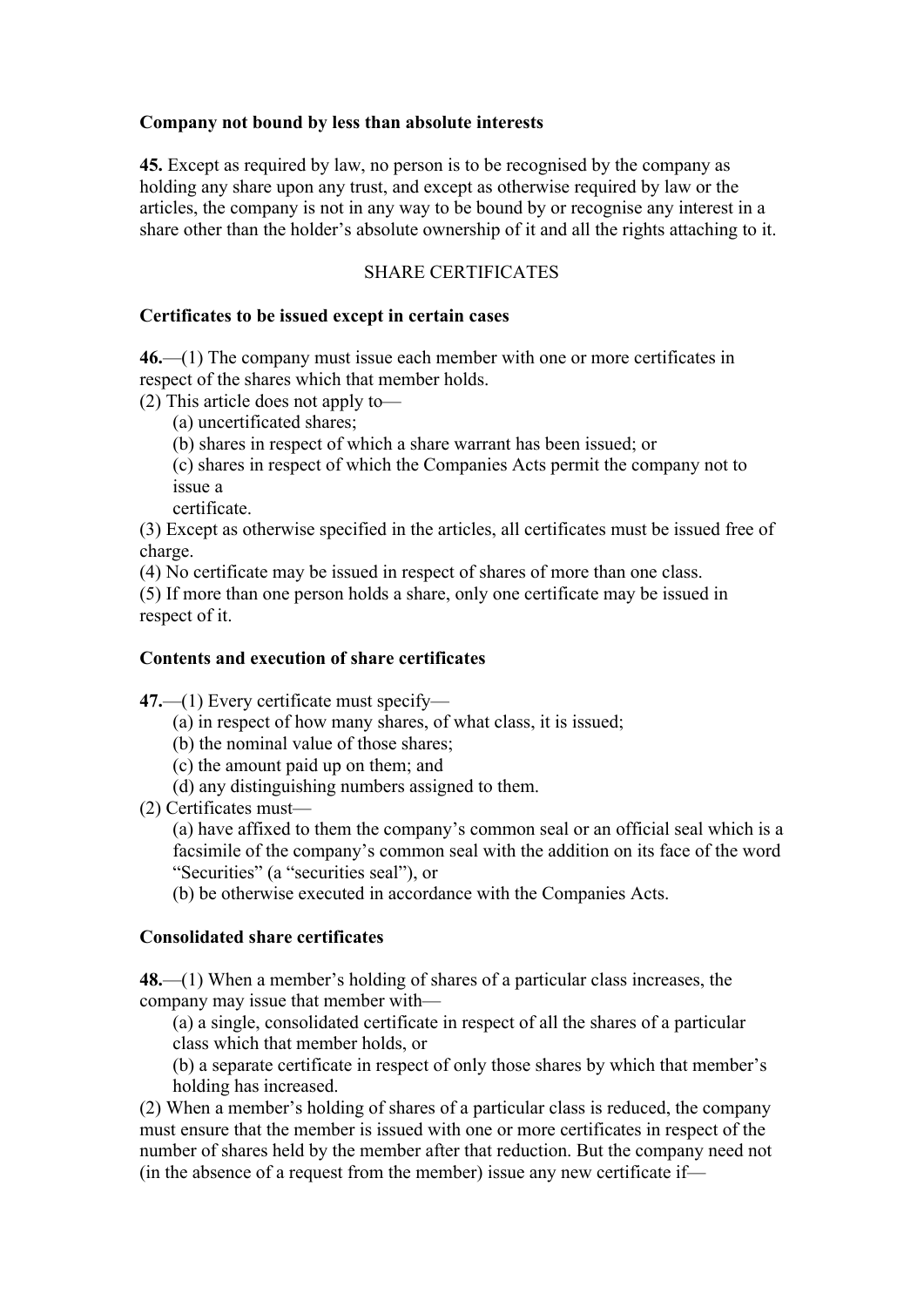(a) all the shares which the member no longer holds as a result of the reduction, and

(b) none of the shares which the member retains following the reduction, were, immediately before the reduction, represented by the same certificate. (3) A member may request the company, in writing, to replace—

(a) the member's separate certificates with a consolidated certificate, or

(b) the member's consolidated certificate with two or more separate certificates representing such proportion of the shares as the member may specify.

(4) When the company complies with such a request it may charge such reasonable fee as the directors may decide for doing so.

(5) A consolidated certificate must not be issued unless any certificates which it is to replace have first been returned to the company for cancellation.

#### **Replacement share certificates**

**49.**—(1) If a certificate issued in respect of a member's shares is—

(a) damaged or defaced, or

(b) said to be lost, stolen or destroyed,

that member is entitled to be issued with a replacement certificate in respect of the same shares.

(2) A member exercising the right to be issued with such a replacement certificate—

(a) may at the same time exercise the right to be issued with a single certificate or separate certificates;

(b) must return the certificate which is to be replaced to the company if it is damaged or defaced; and

(c) must comply with such conditions as to evidence, indemnity and the payment of a

reasonable fee as the directors decide.

## SHARES NOT HELD IN CERTIFICATED FORM

## **Uncertificated shares**

**50.**—(1) In this article, "the relevant rules" means—

(a) any applicable provision of the Companies Acts about the holding, evidencing of title to, or transfer of shares other than in certificated form, and

(b) any applicable legislation, rules or other arrangements made under or by virtue of such provision.

(2) The provisions of this article have effect subject to the relevant rules.

(3) Any provision of the articles which is inconsistent with the relevant rules must be disregarded, to the extent that it is inconsistent, whenever the relevant rules apply.

(4) Any share or class of shares of the company may be issued or held on such terms, or in such a way, that—

(a) title to it or them is not, or must not be, evidenced by a certificate, or

(b) it or they may or must be transferred wholly or partly without a certificate.

(5) The directors have power to take such steps as they think fit in relation to— (a) the evidencing of and transfer of title to uncertificated shares (including in connection with the issue of such shares);

(b) any records relating to the holding of uncertificated shares;

(c) the conversion of certificated shares into uncertificated shares; or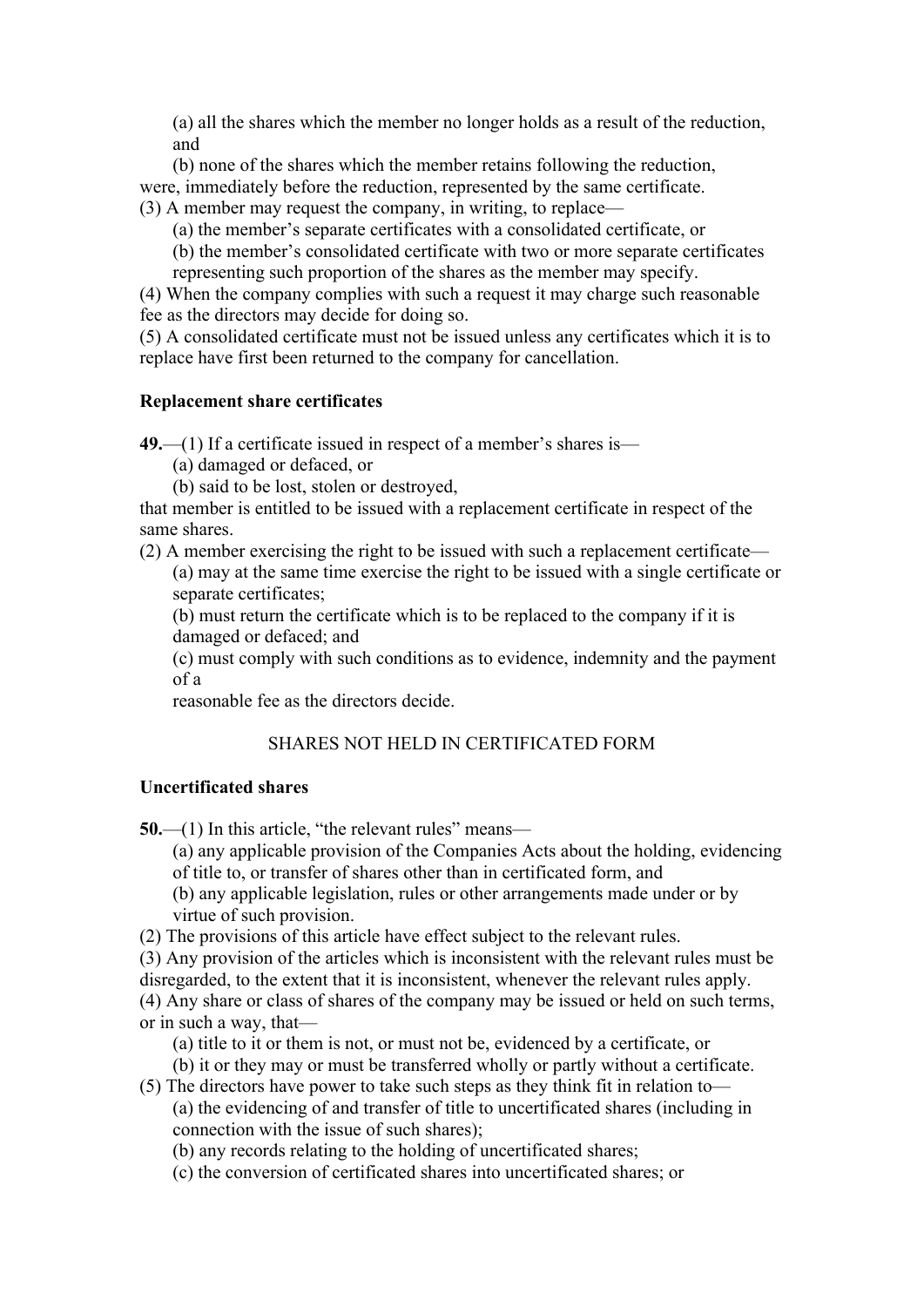(d) the conversion of uncertificated shares into certificated shares.

(6) The company may by notice to the holder of a share require that share—

(a) if it is uncertificated, to be converted into certificated form, and

(b) if it is certificated, to be converted into uncertificated form,

to enable it to be dealt with in accordance with the articles.

 $(7)$  If—

(a) the articles give the directors power to take action, or require other persons to take action, in order to sell, transfer or otherwise dispose of shares, and (b) uncertificated shares are subject to that power, but the power is expressed in terms which assume the use of a certificate or other written instrument,

the directors may take such action as is necessary or expedient to achieve the same results when exercising that power in relation to uncertificated shares.

(8) In particular, the directors may take such action as they consider appropriate to achieve the sale, transfer, disposal, forfeiture, re-allotment or surrender of an uncertificated share or otherwise to enforce a lien in respect of it.

(9) Unless the directors otherwise determine, shares which a member holds in uncertificated form must be treated as separate holdings from any shares which that member holds in certificated form.

(10) A class of shares must not be treated as two classes simply because some shares of that class are held in certificated form and others are held in uncertificated form.

### **Share warrants**

**51.**—(1) The directors may issue a share warrant in respect of any fully paid share. (2) Share warrants must be—

(a) issued in such form, and

(b) executed in such manner,

as the directors decide.

(3) A share represented by a share warrant may be transferred by delivery of the warrant

representing it.

(4) The directors may make provision for the payment of dividends in respect of any share represented by a share warrant.

(5) Subject to the articles, the directors may decide the conditions on which any share warrant is issued. In particular, they may—

(a) decide the conditions on which new warrants are to be issued in place of warrants which are damaged or defaced, or said to have been lost, stolen or destroyed;

(b) decide the conditions on which bearers of warrants are entitled to attend and vote at general meetings;

(c) decide the conditions subject to which bearers of warrants may surrender their warrant so as to hold their shares in certificated or uncertificated form instead; and

(d) vary the conditions of issue of any warrant from time to time, and the bearer of a warrant is subject to the conditions and procedures in force in relation to it, whether or not they were decided or specified before the warrant was issued.

(6) Subject to the conditions on which the warrants are issued from time to time, bearers of share warrants have the same rights and privileges as they would if their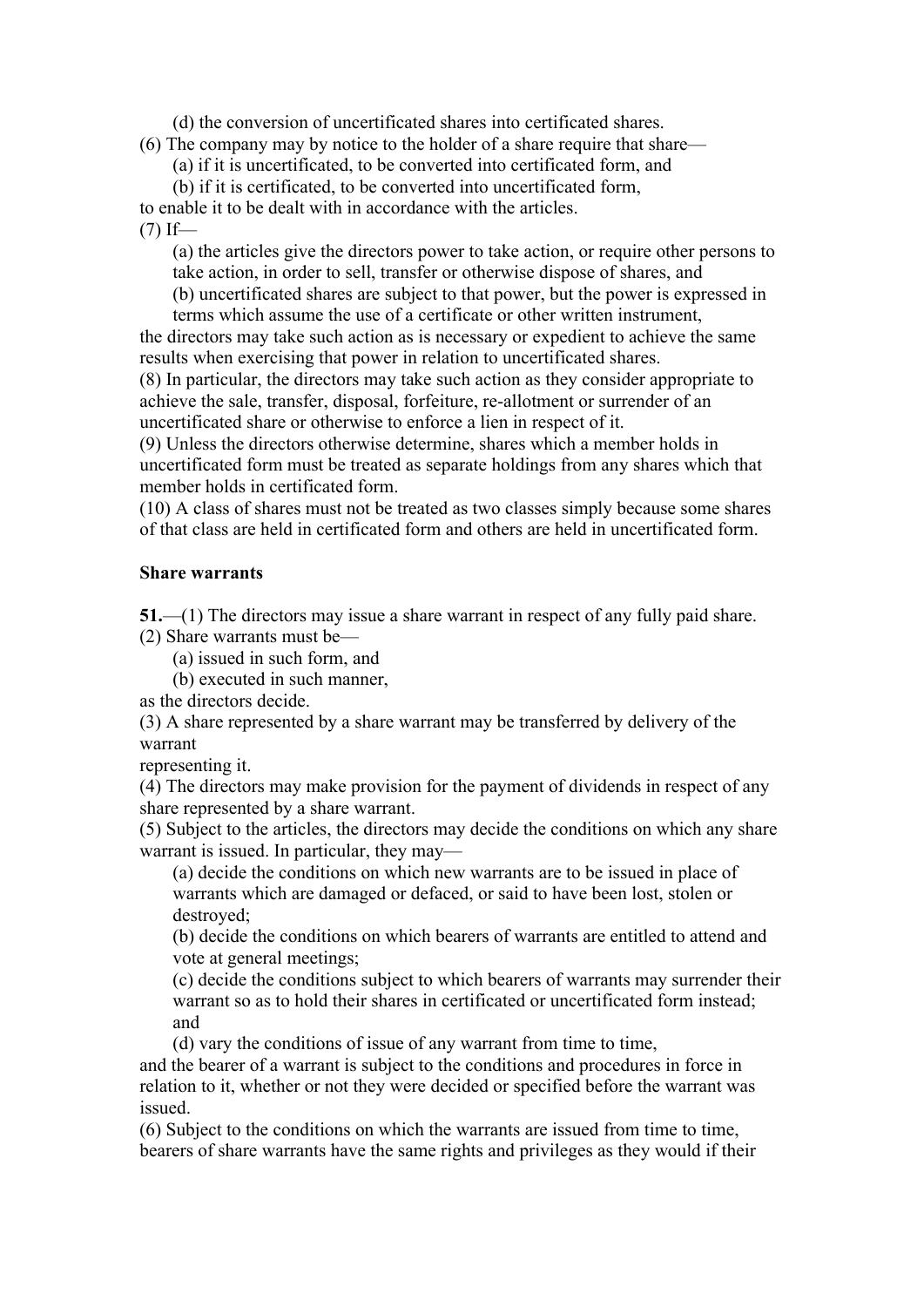names had been included in the register as holders of the shares represented by their warrants.

(7) The company must not in any way be bound by or recognise any interest in a share represented by a share warrant other than the absolute right of the bearer of that warrant to that warrant.

### PARTLY PAID SHARES

#### **Company's lien over partly paid shares**

**52.**—(1) The company has a lien ("the company's lien") over every share which is partly paid for any part of—

(a) that share's nominal value, and

(b) any premium at which it was issued,

which has not been paid to the company, and which is payable immediately or at some time in the future, whether or not a call notice has been sent in respect of it. (2) The company's lien over a share—

(a) takes priority over any third party's interest in that share, and

(b) extends to any dividend or other money payable by the company in respect of that share and (if the lien is enforced and the share is sold by the company) the proceeds of sale of that share.

(3) The directors may at any time decide that a share which is or would otherwise be subject to the company's lien shall not be subject to it, either wholly or in part.

#### **Enforcement of the company's lien**

**53.**—(1) Subject to the provisions of this article, if—

(a) a lien enforcement notice has been given in respect of a share, and

(b) the person to whom the notice was given has failed to comply with it,

the company may sell that share in such manner as the directors decide.

(2) A lien enforcement notice—

(a) may only be given in respect of a share which is subject to the company's lien, in respect of which a sum is payable and the due date for payment of that sum has passed;

(b) must specify the share concerned;

(c) must require payment of the sum payable within 14 days of the notice;

(d) must be addressed either to the holder of the share or to a person entitled to it by reason of the holder's death, bankruptcy or otherwise; and

(e) must state the company's intention to sell the share if the notice is not complied with.

(3) Where shares are sold under this article—

(a) the directors may authorise any person to execute an instrument of transfer of the shares to the purchaser or a person nominated by the purchaser, and

(b) the transferee is not bound to see to the application of the consideration, and the

transferee's title is not affected by any irregularity in or invalidity of the process leading to the sale.

(4) The net proceeds of any such sale (after payment of the costs of sale and any other costs of enforcing the lien) must be applied—

(a) first, in payment of so much of the sum for which the lien exists as was payable at the date of the lien enforcement notice,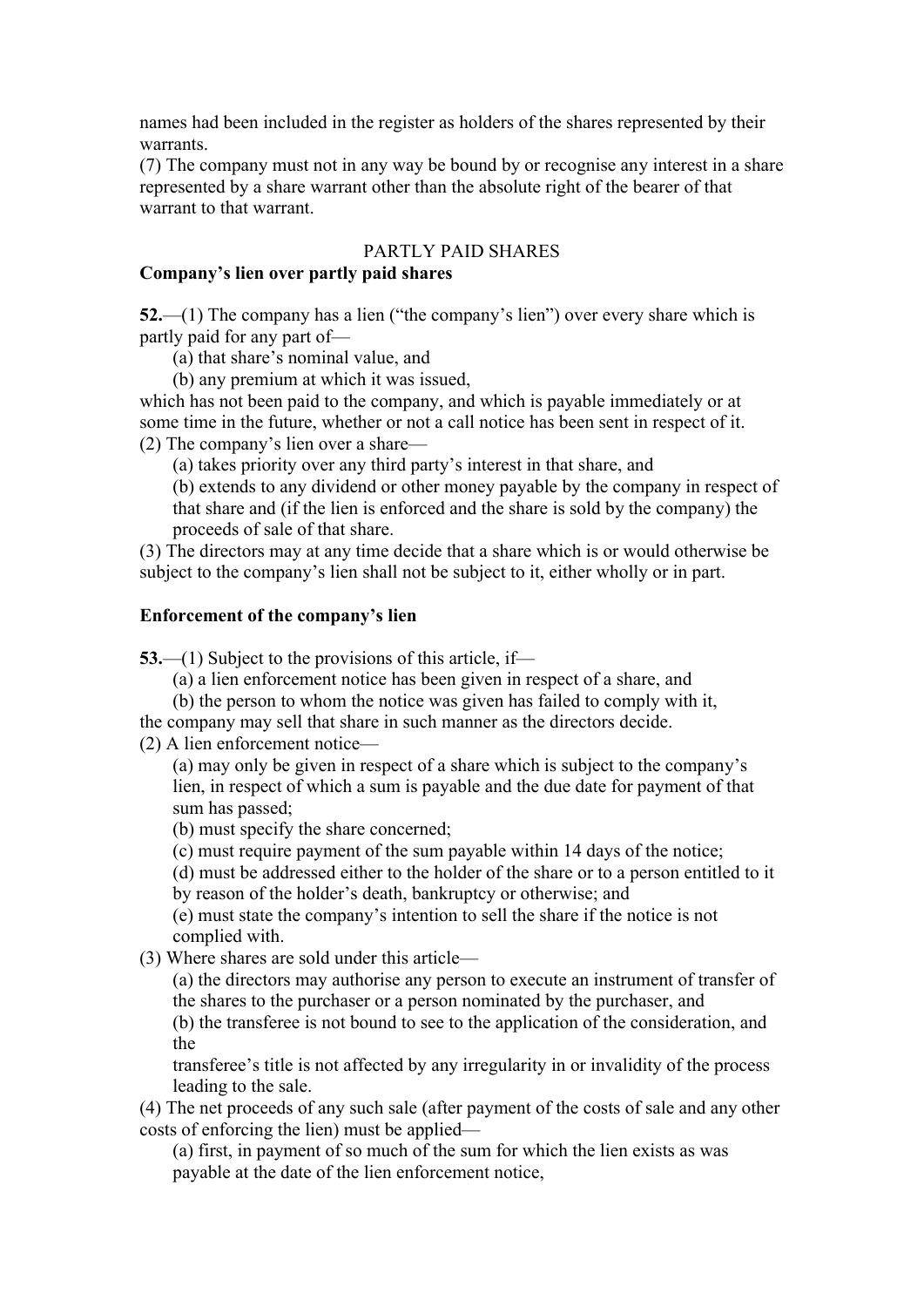(b) second, to the person entitled to the shares at the date of the sale, but only after the certificate for the shares sold has been surrendered to the company for cancellation or a suitable indemnity has been given for any lost certificates, and subject to a lien equivalent

to the company's lien over the shares before the sale for any money payable in respect of the shares after the date of the lien enforcement notice.

(5) A statutory declaration by a director or the company secretary that the declarant is a director or the company secretary and that a share has been sold to satisfy the company's lien on a specified date—

(a) is conclusive evidence of the facts stated in it as against all persons claiming to be entitled to the share, and

(b) subject to compliance with any other formalities of transfer required by the articles or by law, constitutes a good title to the share.

#### **Call notices**

**54.**—(1) Subject to the articles and the terms on which shares are allotted, the directors may send a notice (a "call notice") to a member requiring the member to pay the company a specified sum of money (a "call") which is payable in respect of shares which that member holds at the date when the directors decide to send the call notice. (2) A call notice—

(a) may not require a member to pay a call which exceeds the total sum unpaid on that member's shares (whether as to the share's nominal value or any amount payable to the company by way of premium);

(b) must state when and how any call to which it relates it is to be paid; and (c) may permit or require the call to be paid by instalments.

(3) A member must comply with the requirements of a call notice, but no member is obliged to pay any call before 14 days have passed since the notice was sent.

(4) Before the company has received any call due under a call notice the directors may—

(a) revoke it wholly or in part, or

(b) specify a later time for payment than is specified in the notice,

by a further notice in writing to the member in respect of whose shares the call is made.

#### **Liability to pay calls**

**55.**—(1) Liability to pay a call is not extinguished or transferred by transferring the shares in respect of which it is required to be paid.

(2) Joint holders of a share are jointly and severally liable to pay all calls in respect of that share.

(3) Subject to the terms on which shares are allotted, the directors may, when issuing shares, provide that call notices sent to the holders of those shares may require them—

(a) to pay calls which are not the same, or

(b) to pay calls at different times.

#### **When call notice need not be issued**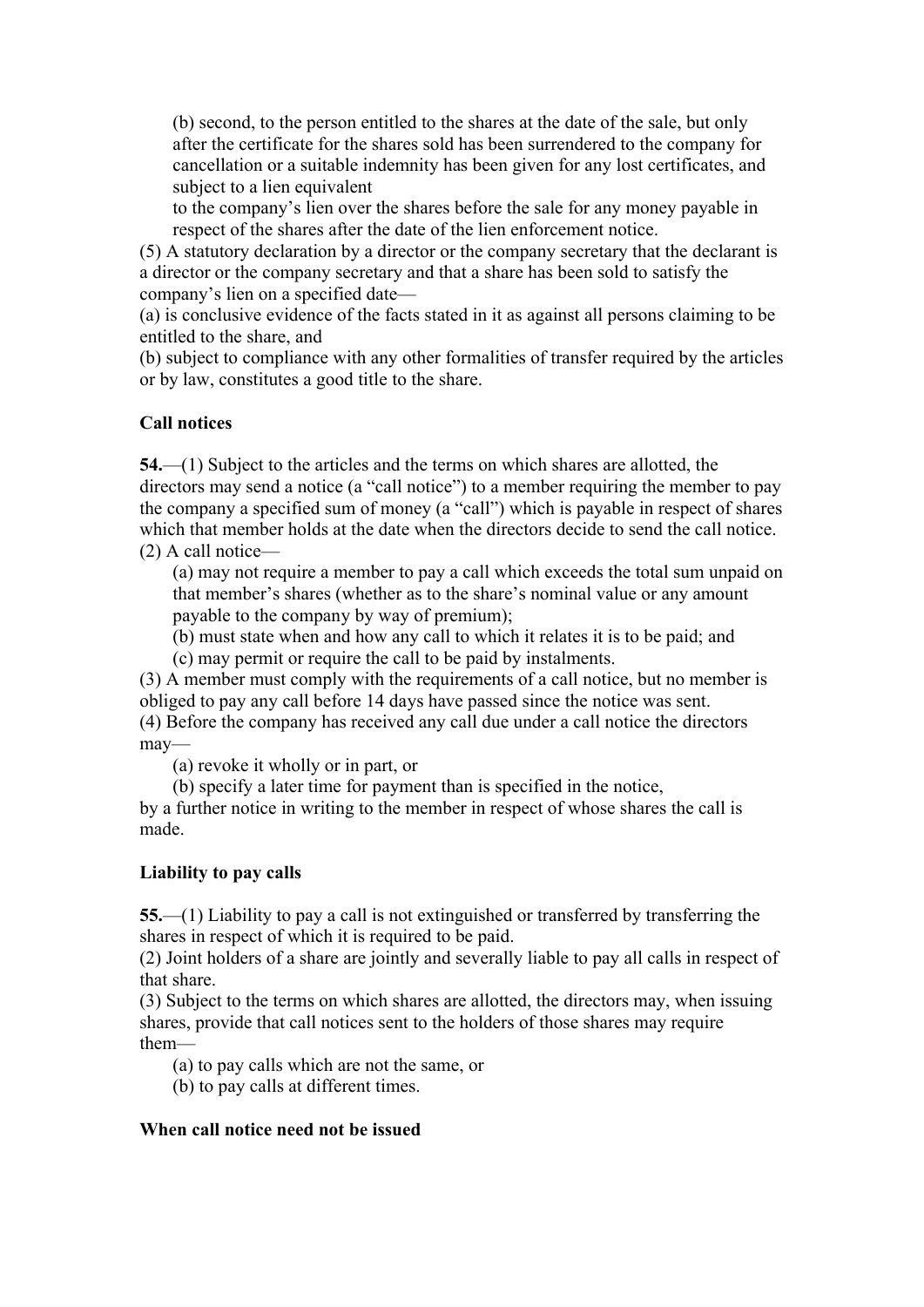**56.**—(1) A call notice need not be issued in respect of sums which are specified, in the terms on which a share is issued, as being payable to the company in respect of that share (whether in respect of nominal value or premium)—

- (a) on allotment;
- (b) on the occurrence of a particular event; or
- (c) on a date fixed by or in accordance with the terms of issue.

(2) But if the due date for payment of such a sum has passed and it has not been paid, the holder of the share concerned is treated in all respects as having failed to comply with a call notice in respect of that sum, and is liable to the same consequences as regards the payment of interest and forfeiture.

### **Failure to comply with call notice: automatic consequences**

**57.**—(1) If a person is liable to pay a call and fails to do so by the call payment date— (a) the directors may issue a notice of intended forfeiture to that person, and (b) until the call is paid, that person must pay the company interest on the call from the call payment date at the relevant rate.

(2) For the purposes of this article—

(a) the "call payment date" is the time when the call notice states that a call is payable, unless the directors give a notice specifying a later date, in which case the "call payment date" is that later date;

(b) the "relevant rate" is—

(i) the rate fixed by the terms on which the share in respect of which the call is due was allotted;

(ii) such other rate as was fixed in the call notice which required payment

of the call, or has otherwise been determined by the directors; or

(iii) if no rate is fixed in either of these ways, 5 per cent per annum. (3) The relevant rate must not exceed by more than 5 percentage points the base lending rate most recently set by the Monetary Policy Committee of the Bank of England in connection with its responsibilities under Part 2 of the Bank of England

Act 1998(**a**).

(4) The directors may waive any obligation to pay interest on a call wholly or in part.

#### **Notice of intended forfeiture**

**58.** A notice of intended forfeiture—

(a) may be sent in respect of any share in respect of which a call has not been paid as

required by a call notice;

(b) must be sent to the holder of that share or to a person entitled to it by reason of the holder's death, bankruptcy or otherwise;

(c) must require payment of the call and any accrued interest by a date which is not less than 14 days after the date of the notice;

(d) must state how the payment is to be made; and

(e) must state that if the notice is not complied with, the shares in respect of which the call is payable will be liable to be forfeited.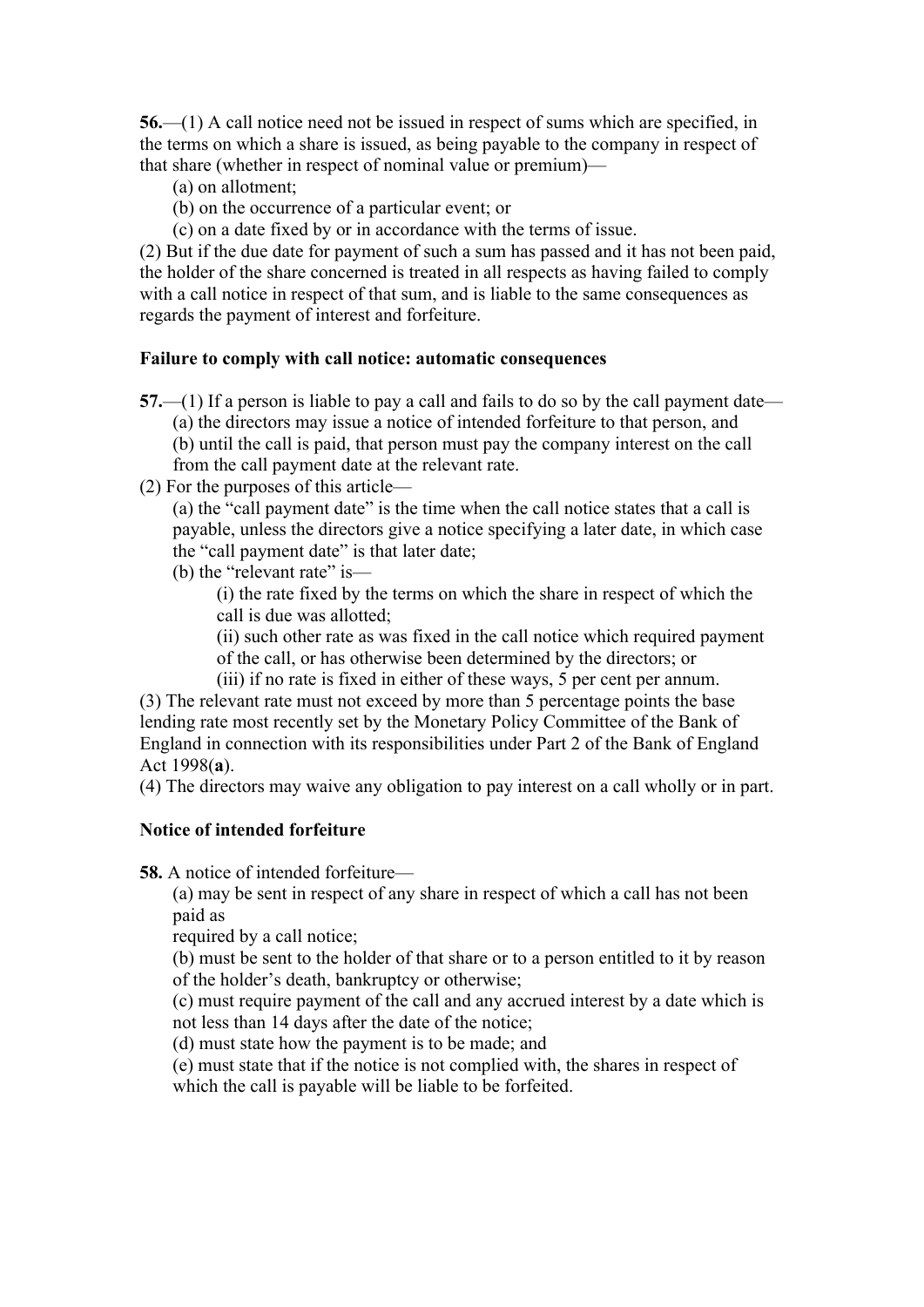(**a**) 1998 c.11.

#### **Directors' power to forfeit shares**

**59.** If a notice of intended forfeiture is not complied with before the date by which payment of the call is required in the notice of intended forfeiture, the directors may decide that any share in respect of which it was given is forfeited, and the forfeiture is to include all dividends or other moneys payable in respect of the forfeited shares and not paid before the forfeiture.

### **Effect of forfeiture**

**60.**—(1) Subject to the articles, the forfeiture of a share extinguishes—

(a) all interests in that share, and all claims and demands against the company in respect of it, and

(b) all other rights and liabilities incidental to the share as between the person whose share it was prior to the forfeiture and the company.

(2) Any share which is forfeited in accordance with the articles—

(a) is deemed to have been forfeited when the directors decide that it is forfeited; (b) is deemed to be the property of the company; and

(c) may be sold, re-allotted or otherwise disposed of as the directors think fit.

(3) If a person's shares have been forfeited—

(a) the company must send that person notice that forfeiture has occurred and record it in theregister of members;

(b) that person ceases to be a member in respect of those shares;

(c) that person must surrender the certificate for the shares forfeited to the company for cancellation;

(d) that person remains liable to the company for all sums payable by that person under the articles at the date of forfeiture in respect of those shares, including any interest (whether accrued before or after the date of forfeiture); and

(e) the directors may waive payment of such sums wholly or in part or enforce payment without any allowance for the value of the shares at the time of forfeiture or for any consideration received on their disposal.

(4) At any time before the company disposes of a forfeited share, the directors may decide to cancel the forfeiture on payment of all calls and interest due in respect of it and on such other terms as they think fit.

#### **Procedure following forfeiture**

**61.**—(1) If a forfeited share is to be disposed of by being transferred, the company may receive the consideration for the transfer and the directors may authorise any person to execute the instrument of transfer.

(2) A statutory declaration by a director or the company secretary that the declarant is a director or the company secretary and that a share has been forfeited on a specified date—

(a) is conclusive evidence of the facts stated in it as against all persons claiming to be entitled to the share, and

(b) subject to compliance with any other formalities of transfer required by the articles or by law, constitutes a good title to the share.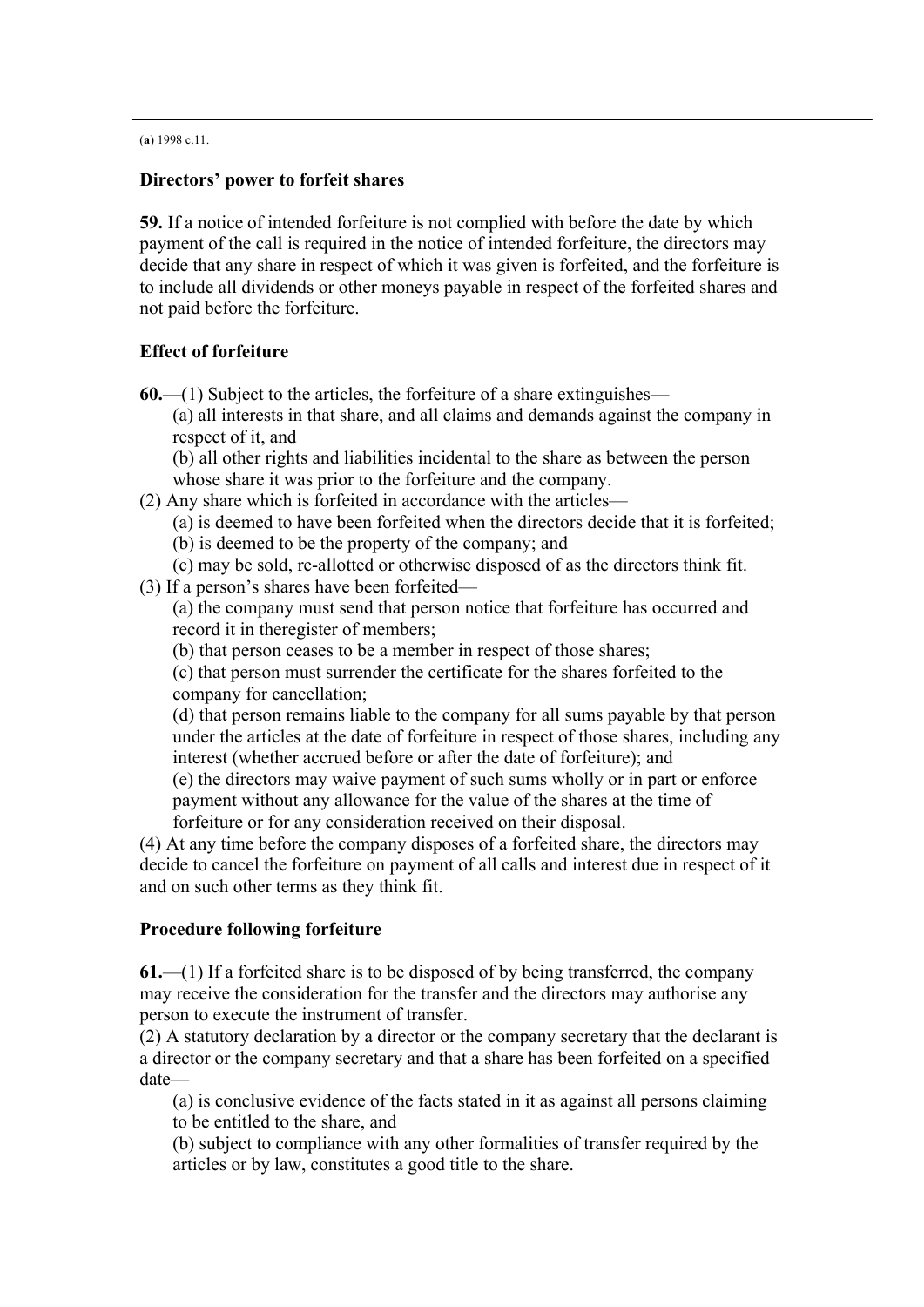(3) A person to whom a forfeited share is transferred is not bound to see to the application of the consideration (if any) nor is that person's title to the share affected by any irregularity in or invalidity of the process leading to the forfeiture or transfer of the share.

(4) If the company sells a forfeited share, the person who held it prior to its forfeiture is entitled to receive from the company the proceeds of such sale, net of any commission, and excluding any amount which—

(a) was, or would have become, payable, and

(b) had not, when that share was forfeited, been paid by that person in respect of that share,

but no interest is payable to such a person in respect of such proceeds and the company is not required to account for any money earned on them.

#### **Surrender of shares**

**62.**—(1) A member may surrender any share—

(a) in respect of which the directors may issue a notice of intended forfeiture;

- (b) which the directors may forfeit; or
- (c) which has been forfeited.

(2) The directors may accept the surrender of any such share.

(3) The effect of surrender on a share is the same as the effect of forfeiture on that share.

(4) A share which has been surrendered may be dealt with in the same way as a share which has been forfeited.

## TRANSFER AND TRANSMISSION OF SHARES

## **Transfers of certificated shares**

**63.**—(1) Certificated shares may be transferred by means of an instrument of transfer in any usual form or any other form approved by the directors, which is executed by or on behalf of—

(a) the transferor, and

(b) (if any of the shares is partly paid) the transferee.

(2) No fee may be charged for registering any instrument of transfer or other document relating to or affecting the title to any share.

(3) The company may retain any instrument of transfer which is registered.

(4) The transferor remains the holder of a certificated share until the transferee's name is entered in the register of members as holder of it.

(5) The directors may refuse to register the transfer of a certificated share if—

(a) the share is not fully paid;

(b) the transfer is not lodged at the company's registered office or such other place as the directors have appointed;

(c) the transfer is not accompanied by the certificate for the shares to which it relates, or such other evidence as the directors may reasonably require to show the transferor's right to make the transfer, or evidence of the right of someone other than the transferor to make the transfer on the transferor's behalf;

(d) the transfer is in respect of more than one class of share; or

(e) the transfer is in favour of more than four transferees.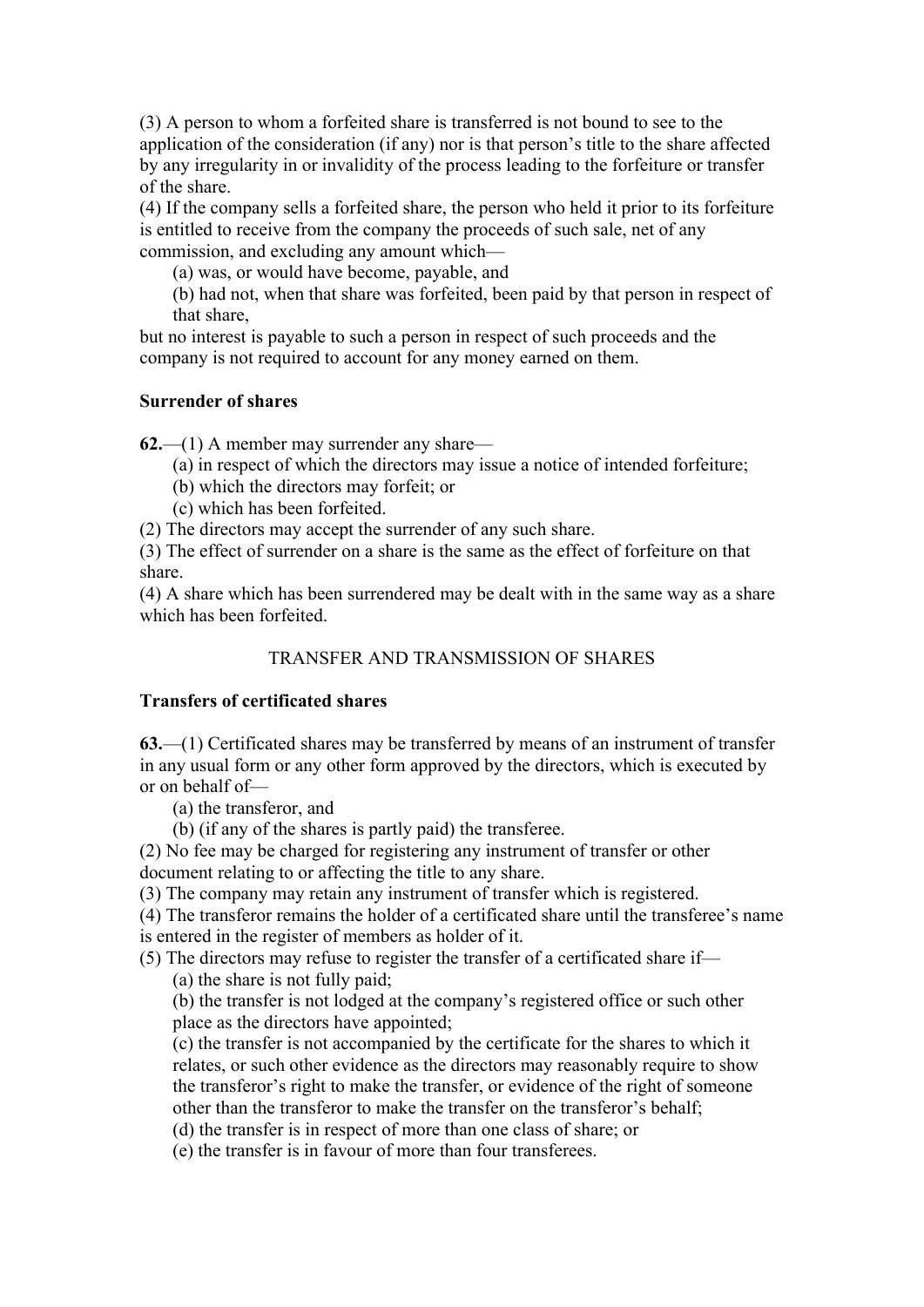(6) If the directors refuse to register the transfer of a share, the instrument of transfer must be returned to the transferee with the notice of refusal unless they suspect that the proposed transfer may be fraudulent.

## **Transfer of uncertificated shares**

**64.** A transfer of an uncertificated share must not be registered if it is in favour of more than four transferees.

## **Transmission of shares**

**65.**—(1) If title to a share passes to a transmittee, the company may only recognise the

transmittee as having any title to that share.

(2) Nothing in these articles releases the estate of a deceased member from any liability in respect of a share solely or jointly held by that member.

## **Transmittees' rights**

**66.**—(1) A transmittee who produces such evidence of entitlement to shares as the directors may properly require—

(a) may, subject to the articles, choose either to become the holder of those shares or to have them transferred to another person, and

(b) subject to the articles, and pending any transfer of the shares to another person, has the same rights as the holder had.

(2) But transmittees do not have the right to attend or vote at a general meeting in respect of shares to which they are entitled, by reason of the holder's death or bankruptcy or otherwise, unless they become the holders of those shares

#### **Exercise of transmittees' rights**

**67.**—(1) Transmittees who wish to become the holders of shares to which they have become entitled must notify the company in writing of that wish.

(2) If the share is a certificated share and a transmittee wishes to have it transferred to another person, the transmittee must execute an instrument of transfer in respect of it. (3) If the share is an uncertificated share and the transmittee wishes to have it transferred to another person, the transmittee must—

(a) procure that all appropriate instructions are given to effect the transfer, or

(b) procure that the uncertificated share is changed into certificated form and then execute an instrument of transfer in respect of it.

(4) Any transfer made or executed under this article is to be treated as if it were made or

executed by the person from whom the transmittee has derived rights in respect of the share, and as if the event which gave rise to the transmission had not occurred. **Transmittees bound by prior notices**

**68.** If a notice is given to a member in respect of shares and a transmittee is entitled to those shares, the transmittee is bound by the notice if it was given to the member before the transmittee's name has been entered in the register of members.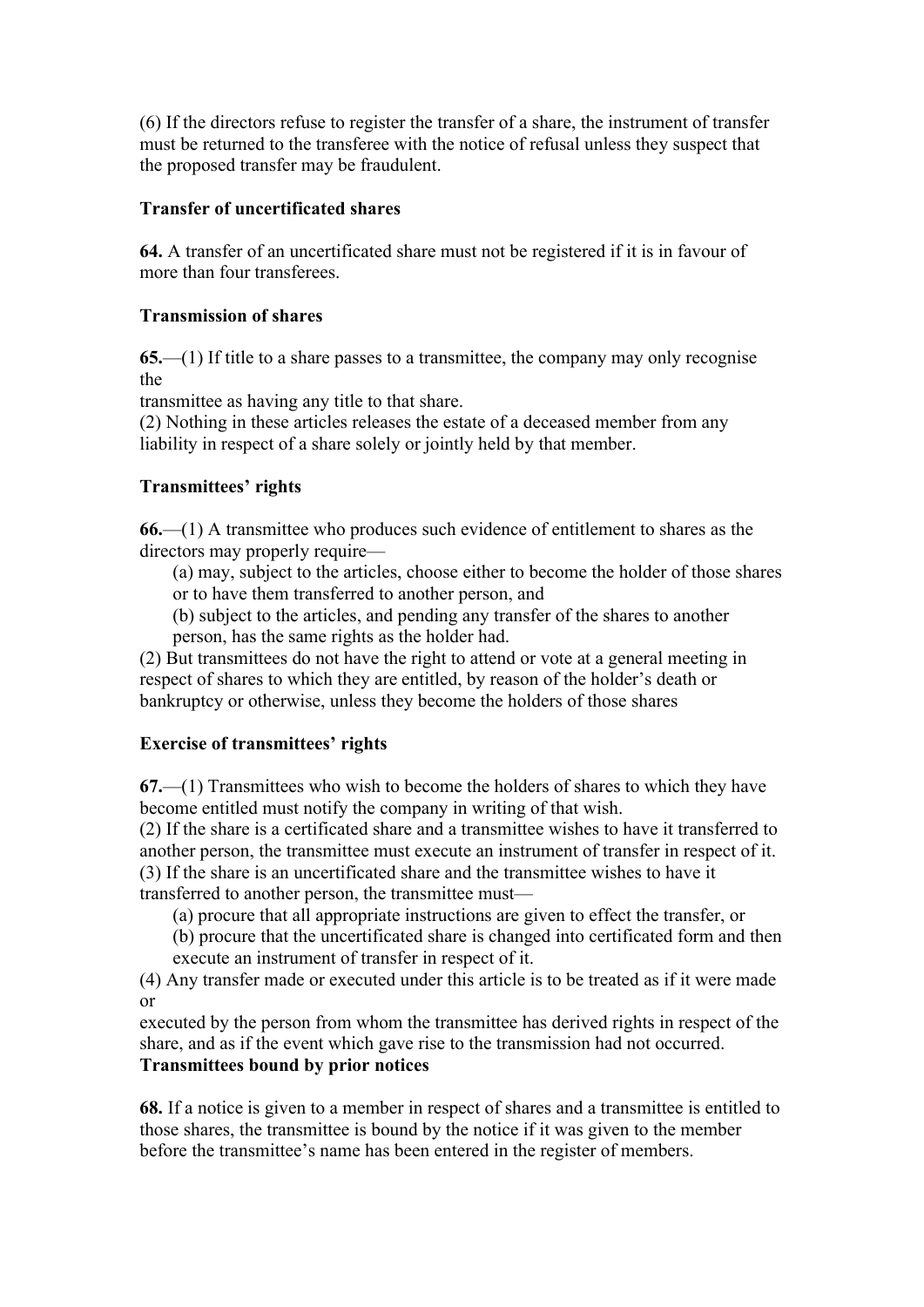#### CONSOLIDATION OF SHARES

#### **Procedure for disposing of fractions of shares**

**69.**—(1) This article applies where—

(a) there has been a consolidation or division of shares, and

(b) as a result, members are entitled to fractions of shares.

(2) The directors may—

(a) sell the shares representing the fractions to any person including the company for the best price reasonably obtainable;

(b) in the case of a certificated share, authorise any person to execute an instrument of transfer of the shares to the purchaser or a person nominated by the purchaser; and

(c) distribute the net proceeds of sale in due proportion among the holders of the shares.

(3) Where any holder's entitlement to a portion of the proceeds of sale amounts to less than a minimum figure determined by the directors, that member's portion may be distributed to an organisation which is a charity for the purposes of the law of England and Wales, Scotland or Northern Ireland.

(4) The person to whom the shares are transferred is not obliged to ensure that any purchase money is received by the person entitled to the relevant fractions. (5) The transferee's title to the shares is not affected by any irregularity in or invalidity of the process leading to their sale.

## DISTRIBUTIONS

## **Procedure for declaring dividends**

**70.**—(1) The company may by ordinary resolution declare dividends, and the directors may decide to pay interim dividends.

(2) A dividend must not be declared unless the directors have made a recommendation as to its amount. Such a dividend must not exceed the amount recommended by the directors.

(3) No dividend may be declared or paid unless it is in accordance with members' respective rights.

(4) Unless the members' resolution to declare or directors' decision to pay a dividend, or the terms on which shares are issued, specify otherwise, it must be paid by reference to each member's holding of shares on the date of the resolution or decision

to declare or pay it.

(5) If the company's share capital is divided into different classes, no interim dividend may be paid on shares carrying deferred or non-preferred rights if, at the time of payment, any preferential dividend is in arrear.

(6) The directors may pay at intervals any dividend payable at a fixed rate if it appears to them that the profits available for distribution justify the payment.

(7) If the directors act in good faith, they do not incur any liability to the holders of shares

conferring preferred rights for any loss they may suffer by the lawful payment of an interim dividend on shares with deferred or non-preferred rights.

## **Calculation of dividends**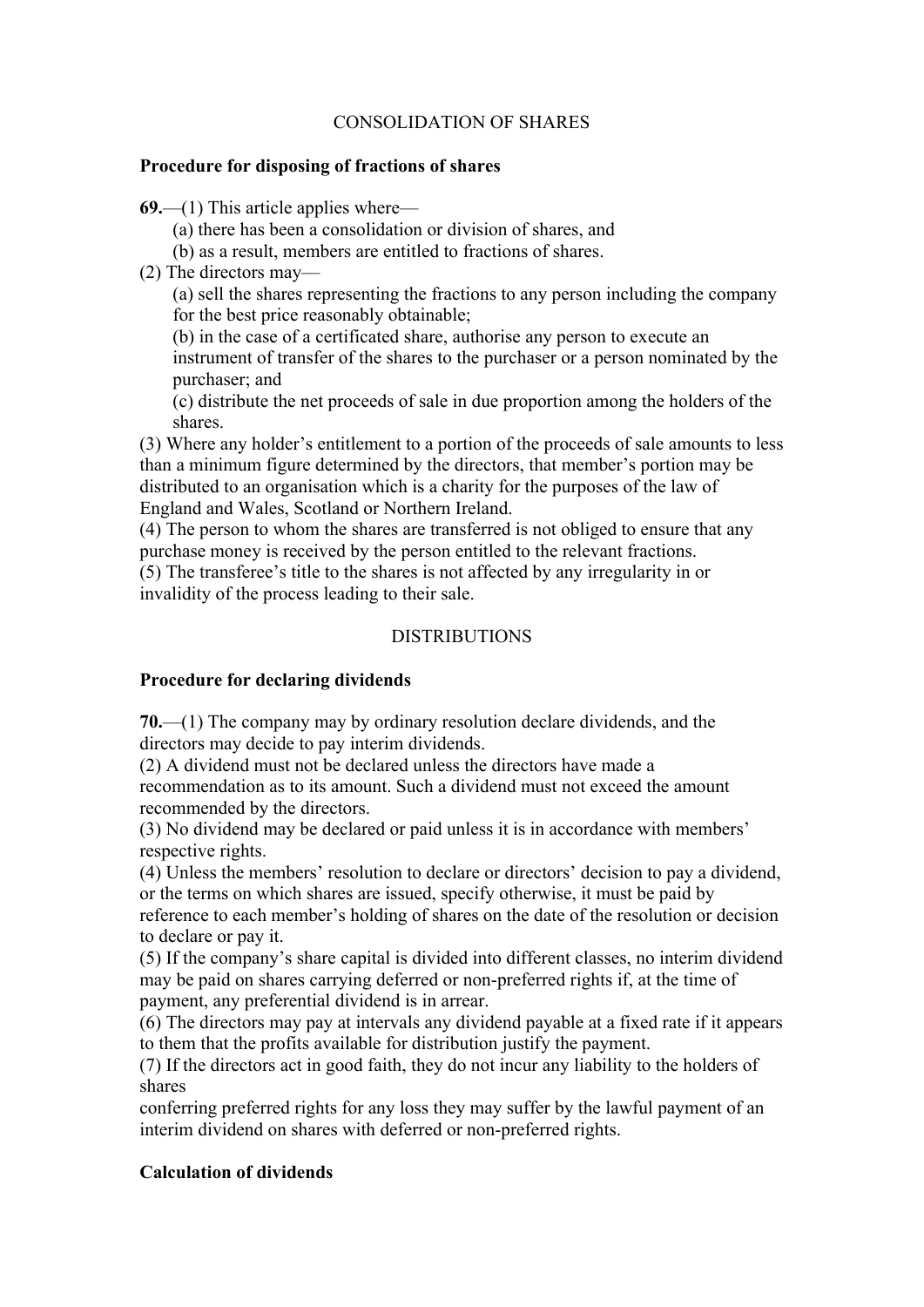**71.**—(1) Except as otherwise provided by the articles or the rights attached to shares, all

dividends must be—

(a) declared and paid according to the amounts paid up on the shares on which the dividend is paid, and

(b) apportioned and paid proportionately to the amounts paid up on the shares during any portion or portions of the period in respect of which the dividend is paid.

(2) If any share is issued on terms providing that it ranks for dividend as from a particular date, that share ranks for dividend accordingly.

(3) For the purposes of calculating dividends, no account is to be taken of any amount which has been paid up on a share in advance of the due date for payment of that amount.

### **Payment of dividends and other distributions**

**72.**—(1) Where a dividend or other sum which is a distribution is payable in respect of a share, it must be paid by one or more of the following means—

(a) transfer to a bank or building society account specified by the distribution recipient either in writing or as the directors may otherwise decide;

(b) sending a cheque made payable to the distribution recipient by post to the distribution recipient at the distribution recipient's registered address (if the distribution recipient is a holder of the share), or (in any other case) to an address specified by the distribution recipient either in writing or as the directors may otherwise decide;

(c) sending a cheque made payable to such person by post to such person at such address as the distribution recipient has specified either in writing or as the directors may otherwise decide; or

(d) any other means of payment as the directors agree with the distribution recipient either in writing or by such other means as the directors decide.

(2) In the articles, "the distribution recipient" means, in respect of a share in respect of which a dividend or other sum is payable—

(a) the holder of the share; or

(b) if the share has two or more joint holders, whichever of them is named first in the register of members; or

(c) if the holder is no longer entitled to the share by reason of death or bankruptcy, or

otherwise by operation of law, the transmittee.

#### **Deductions from distributions in respect of sums owed to the company**

## $73$ ,—(1) If—

(a) a share is subject to the company's lien, and

(b) the directors are entitled to issue a lien enforcement notice in respect of it, they may, instead of issuing a lien enforcement notice, deduct from any dividend or other sum payable in respect of the share any sum of money which is payable to the company in respect of that share to the extent that they are entitled to require payment under a lien enforcement notice.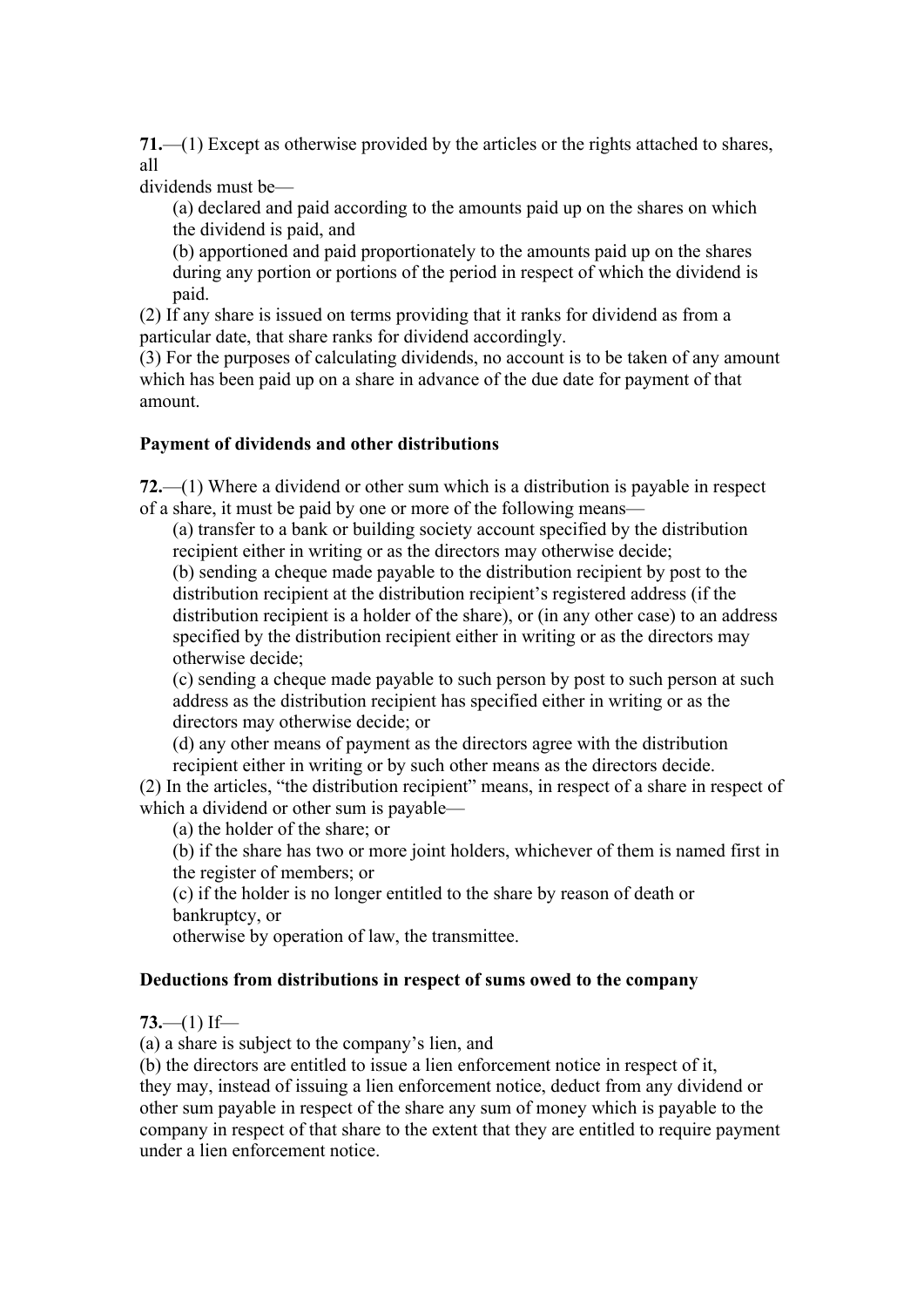(2) Money so deducted must be used to pay any of the sums payable in respect of that share.

(3) The company must notify the distribution recipient in writing of—

(a) the fact and amount of any such deduction;

(b) any non-payment of a dividend or other sum payable in respect of a share resulting from any such deduction; and

(c) how the money deducted has been applied.

#### **No interest on distributions**

**74.** The company may not pay interest on any dividend or other sum payable in respect of a share unless otherwise provided by—

(a) the terms on which the share was issued, or

(b) the provisions of another agreement between the holder of that share and the company.

## **Unclaimed distributions**

**75.**—(1) All dividends or other sums which are—

- (a) payable in respect of shares, and
- (b) unclaimed after having been declared or become payable,

may be invested or otherwise made use of by the directors for the benefit of the company until claimed.

(2) The payment of any such dividend or other sum into a separate account does not make the company a trustee in respect of it.

 $(3)$  If—

(a) twelve years have passed from the date on which a dividend or other sum became due for payment, and

(b) the distribution recipient has not claimed it,

the distribution recipient is no longer entitled to that dividend or other sum and it ceases to remain owing by the company.

#### **Non-cash distributions**

**76.**—(1) Subject to the terms of issue of the share in question, the company may, by ordinary resolution on the recommendation of the directors, decide to pay all or part of a dividend or other distribution payable in respect of a share by transferring noncash assets of equivalent value (including, without limitation, shares or other securities in any company).

(2) If the shares in respect of which such a non-cash distribution is paid are uncertificated, any shares in the company which are issued as a non-cash distribution in respect of them must be uncertificated.

(3) For the purposes of paying a non-cash distribution, the directors may make whatever

arrangements they think fit, including, where any difficulty arises regarding the distribution—

(a) fixing the value of any assets;

(b) paying cash to any distribution recipient on the basis of that value in order to

adjust the rights of recipients; and

(c) vesting any assets in trustees.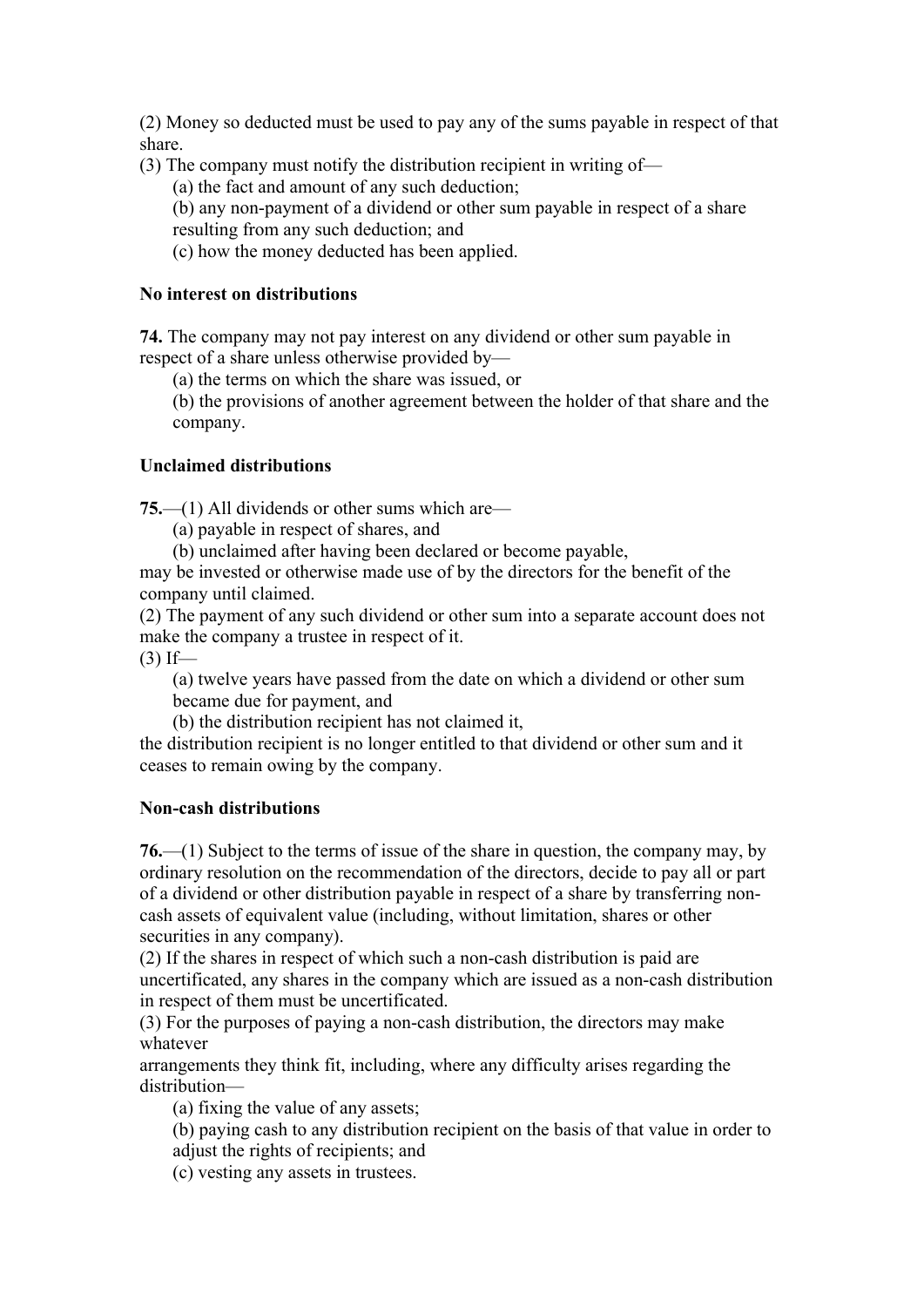#### **Waiver of distributions**

**77.** Distribution recipients may waive their entitlement to a dividend or other distribution

payable in respect of a share by giving the company notice in writing to that effect, but if—

(a) the share has more than one holder, or

(b) more than one person is entitled to the share, whether by reason of the death or

bankruptcy of one or more joint holders, or otherwise,

the notice is not effective unless it is expressed to be given, and signed, by all the holders or persons otherwise entitled to the share.

### CAPITALISATION OF PROFITS

#### **Authority to capitalise and appropriation of capitalised sums**

**78.**—(1) Subject to the articles, the directors may, if they are so authorised by an ordinary

resolution—

(a) decide to capitalise any profits of the company (whether or not they are available for distribution) which are not required for paying a preferential dividend, or any sum standing to the credit of the company's share premium account or capital redemption reserve; and

(b) appropriate any sum which they so decide to capitalise (a "capitalised sum") to the persons who would have been entitled to it if it were distributed by way of dividend (the "persons entitled") and in the same proportions.

#### (2) Capitalised sums must be applied—

(a) on behalf of the persons entitled, and

(b) in the same proportions as a dividend would have been distributed to them. (3) Any capitalised sum may be applied in paying up new shares of a nominal amount equal to the capitalised sum which are then allotted credited as fully paid to the persons entitled or as they may direct.

(4) A capitalised sum which was appropriated from profits available for distribution may be applied—

(a) in or towards paying up any amounts unpaid on existing shares held by the persons entitled, or

(b) in paying up new debentures of the company which are then allotted credited as fully paid to the persons entitled or as they may direct.

(5) Subject to the articles the directors may—

(a) apply capitalised sums in accordance with paragraphs (3) and (4) partly in one way and partly in another;

(b) make such arrangements as they think fit to deal with shares or debentures becoming distributable in fractions under this article (including the issuing of fractional certificates or the making of cash payments); and

(c) authorise any person to enter into an agreement with the company on behalf of all the persons entitled which is binding on them in respect of the allotment of shares and debentures to them under this article.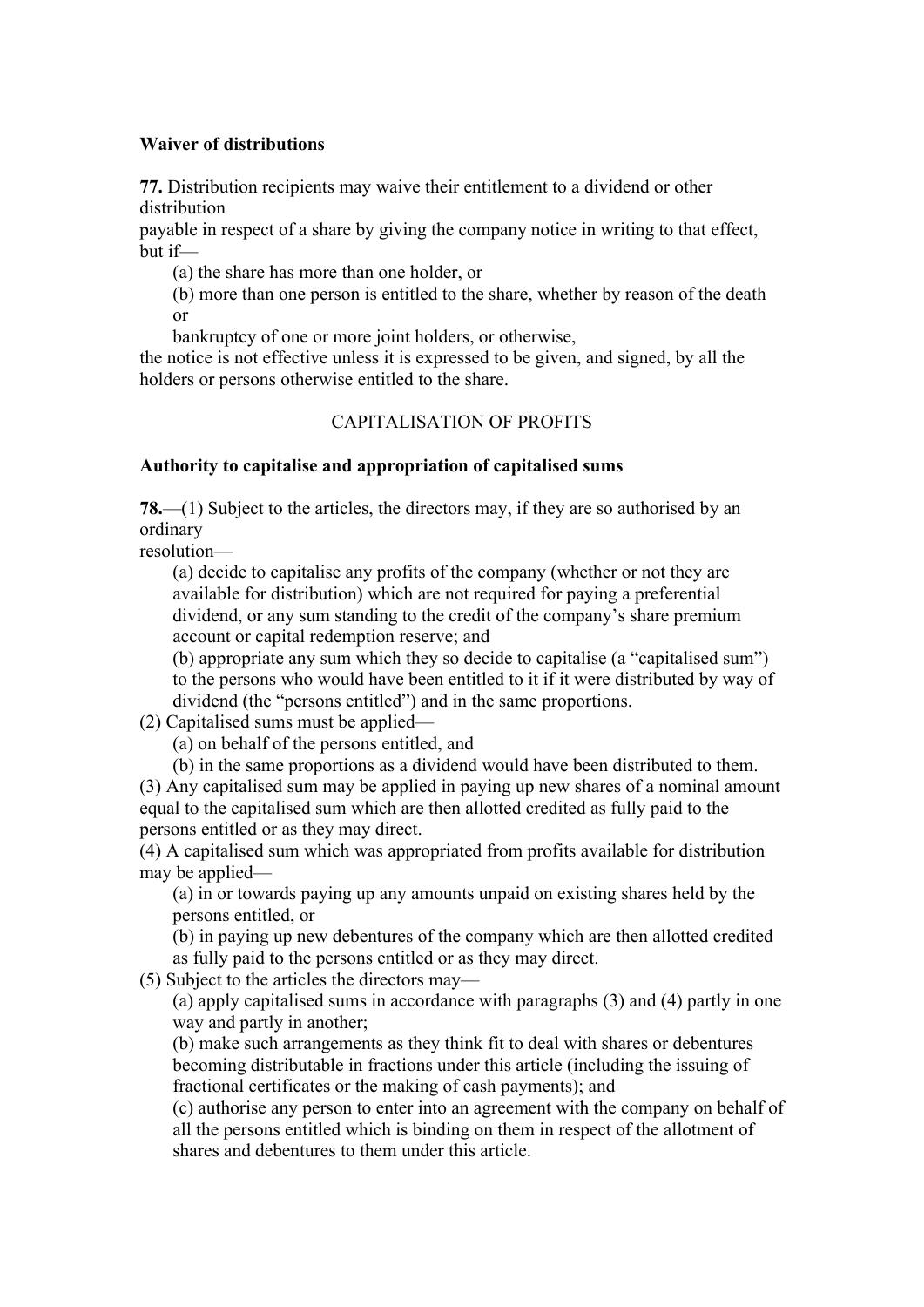# PART 5

# MISCELLANEOUS PROVISIONS

## COMMUNICATIONS

#### **Means of communication to be used**

**79.**—(1) Subject to the articles, anything sent or supplied by or to the company under the articles may be sent or supplied in any way in which the Companies Act 2006 provides for documents or information which are authorised or required by any provision of that Act to be sent or supplied by or to the company.

(2) Subject to the articles, any notice or document to be sent or supplied to a director in

connection with the taking of decisions by directors may also be sent or supplied by the means by which that director has asked to be sent or supplied with such notices or documents for the time being.

(3) A director may agree with the company that notices or documents sent to that director in a particular way are to be deemed to have been received within a specified time of their being sent, and for the specified time to be less than 48 hours.

### **Failure to notify contact details**

 $80$ —(1) If—

(a) the company sends two consecutive documents to a member over a period of at least 12 months, and

(b) each of those documents is returned undelivered, or the company receives notification that it has not been delivered,

that member ceases to be entitled to receive notices from the company. (2) A member who has ceased to be entitled to receive notices from the company becomes entitled to receive such notices again by sending the company—

(a) a new address to be recorded in the register of members, or

(b) if the member has agreed that the company should use a means of

communication other than sending things to such an address, the information that the company needs to use that means of communication effectively.

## ADMINISTRATIVE ARRANGEMENTS

#### **Company seals**

**81.**—(1) Any common seal may only be used by the authority of the directors.

(2) The directors may decide by what means and in what form any common seal or securities seal is to be used.

(3) Unless otherwise decided by the directors, if the company has a common seal and it is

affixed to a document, the document must also be signed by at least one authorised person in the presence of a witness who attests the signature.

(4) For the purposes of this article, an authorised person is—

- (a) any director of the company;
- (b) the company secretary; or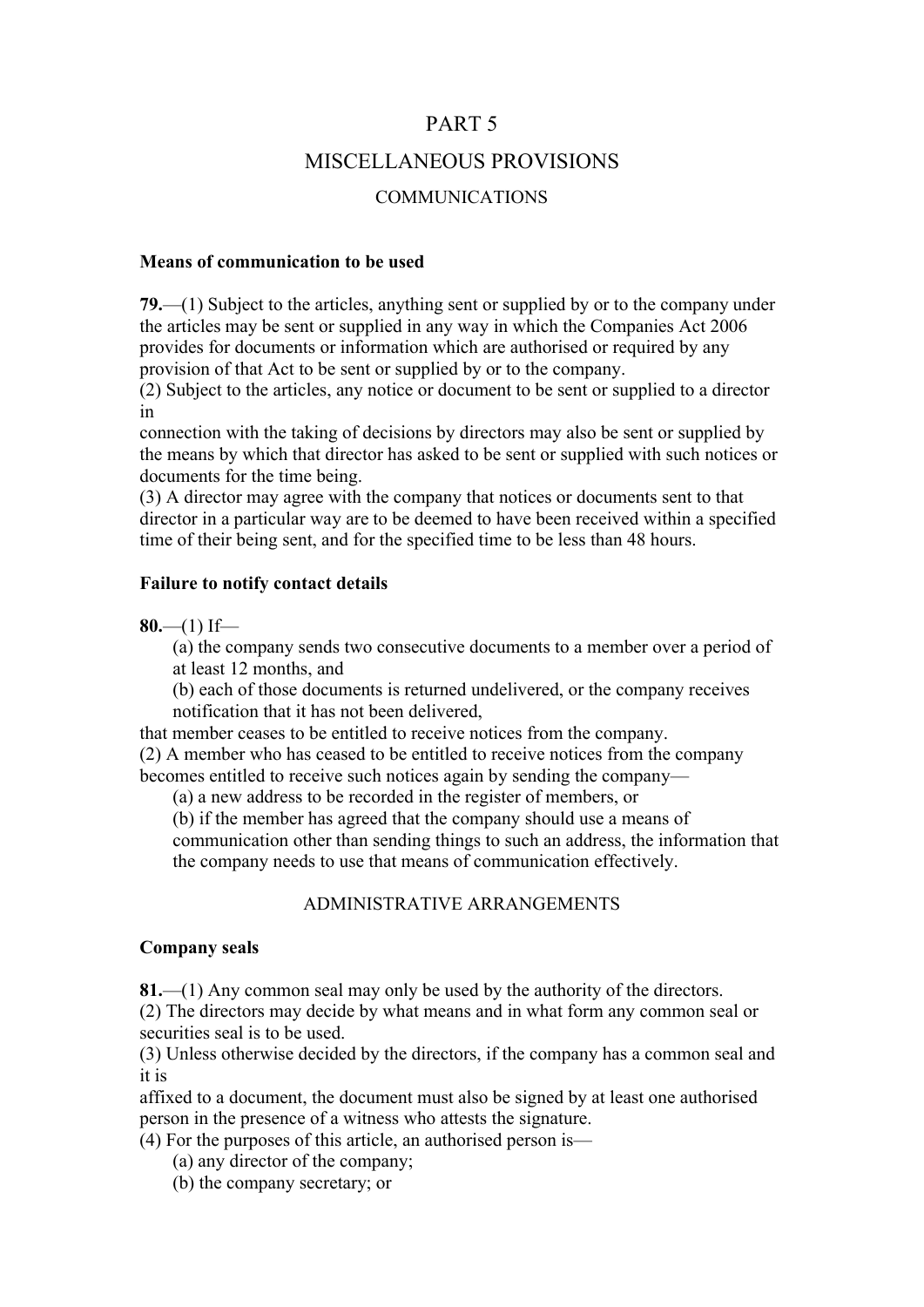(c) any person authorised by the directors for the purpose of signing documents to which the common seal is applied.

(5) If the company has an official seal for use abroad, it may only be affixed to a document if its use on that document, or documents of a class to which it belongs, has been authorised by a decision of the directors.

(6) If the company has a securities seal, it may only be affixed to securities by the company secretary or a person authorised to apply it to securities by the company secretary.

(7) For the purposes of the articles, references to the securities seal being affixed to any

document include the reproduction of the image of that seal on or in a document by any

mechanical or electronic means which has been approved by the directors in relation to that document or documents of a class to which it belongs.

## **Destruction of documents**

**82.**—(1) The company is entitled to destroy—

(a) all instruments of transfer of shares which have been registered, and all other documents on the basis of which any entries are made in the register of members, from six years after the date of registration;

(b) all dividend mandates, variations or cancellations of dividend mandates, and notifications of change of address, from two years after they have been recorded; (c) all share certificates which have been cancelled from one year after the date of the cancellation;

(d) all paid dividend warrants and cheques from one year after the date of actual payment; and

(e) all proxy notices from one year after the end of the meeting to which the proxy notice relates.

(2) If the company destroys a document in good faith, in accordance with the articles, and

without notice of any claim to which that document may be relevant, it is conclusively presumed in favour of the company that—

(a) entries in the register purporting to have been made on the basis of an instrument of transfer or other document so destroyed were duly and properly made;

(b) any instrument of transfer so destroyed was a valid and effective instrument duly and properly registered;

(c) any share certificate so destroyed was a valid and effective certificate duly and properly cancelled; and

(d) any other document so destroyed was a valid and effective document in accordance with its recorded particulars in the books or records of the company.

(3) This article does not impose on the company any liability which it would not otherwise have if it destroys any document before the time at which this article permits it to do so.

(4) In this article, references to the destruction of any document include a reference to its being disposed of in any manner.

## **No right to inspect accounts and other records**